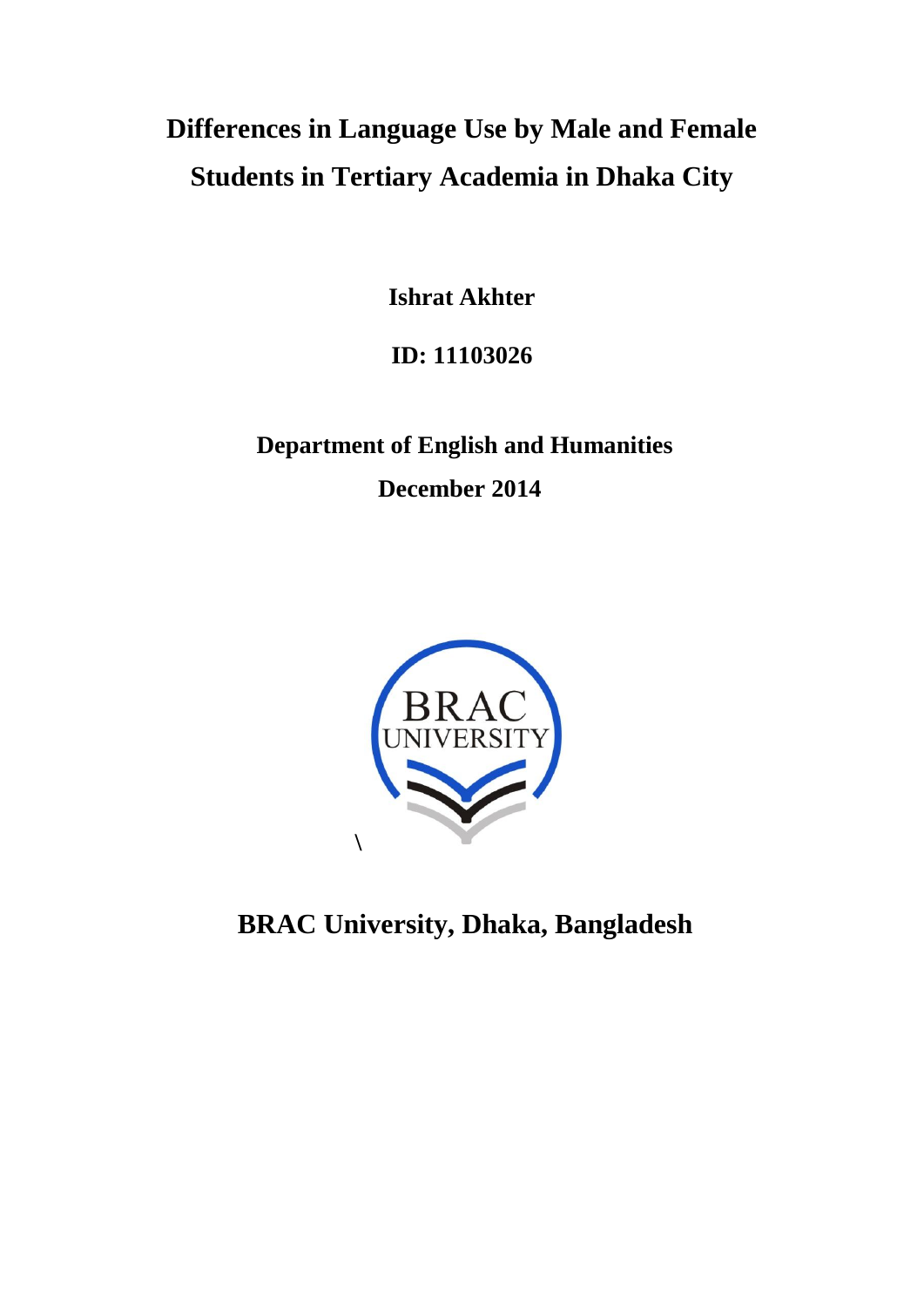# **Differences in Language Use by Male and Female Students in Tertiary Academia in Dhaka City**

**A Thesis** 

### **Submitted to the Department of English and Humanities**

**of** 

## **BRAC University**

**by**

### **Ishrat Akhter**

### **ID: 11103026**

## **In partial fulfillment of the requirement for the degree**

**of** 

## **Bachelor of Arts in Linguistics**

**December 2014**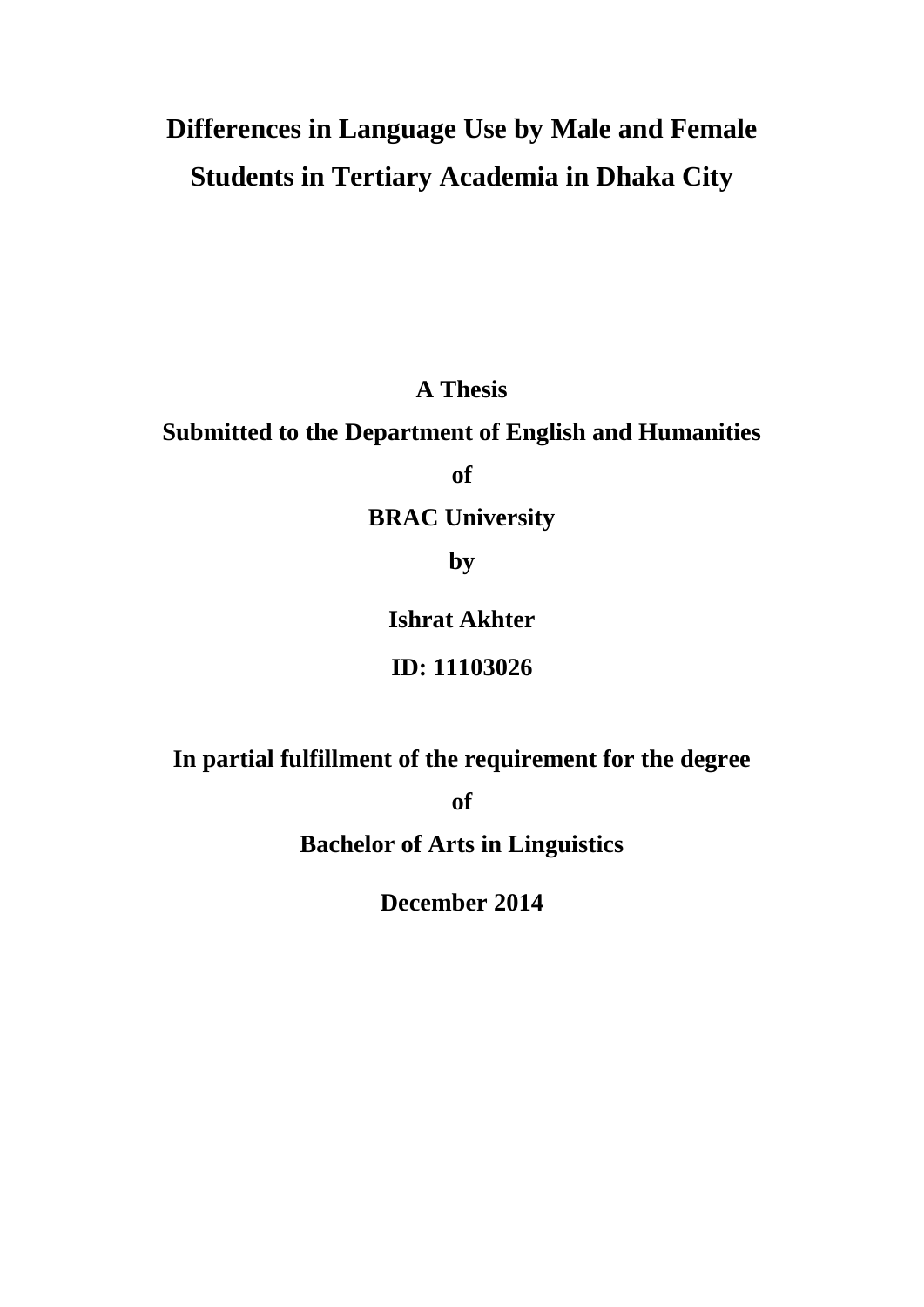#### **Abstract**

Gender variation in language use has become a very common issue in everyday discourses of our life. When we use language frequently, we generally make differences from each other. The differences mainly occur among male and female. Now days, a variety of language use are occurring mostly among the young people of Bangladesh. This paper examines the common difference and reasons behind variation of language use among the undergraduate students of private universities of Dhaka city in Bangladesh. Questionnaires were given to fifty students of five well-known private universities of the capital of Dhaka to conduct the survey. It was found that the students have multiple reasons behind the variation of language use between male and female.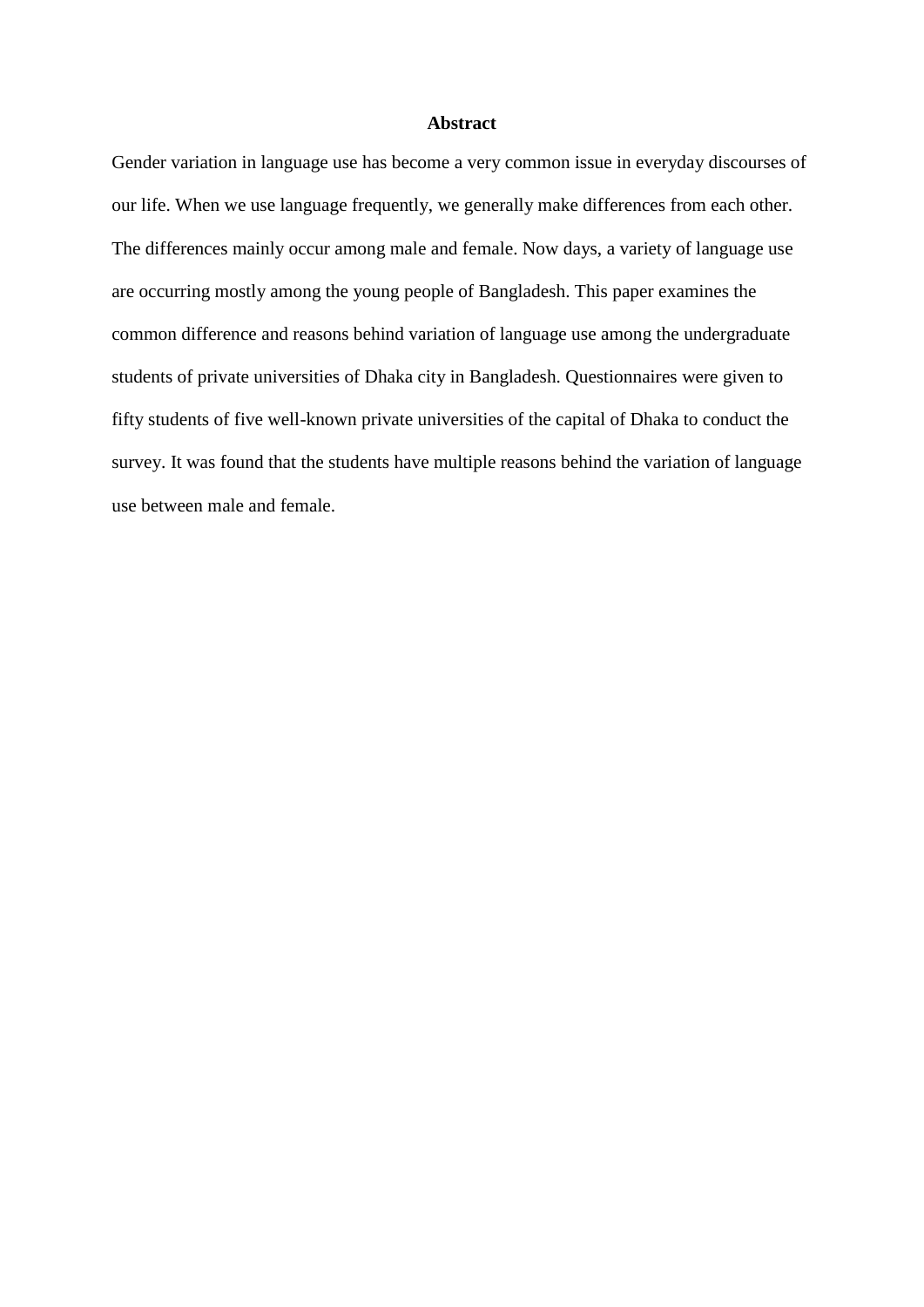#### **Acknowledgement**

I would like to express my gratitude towards my supervisor, Mr. Mohibul Hasanfor his valuable advices, guidance, and time in this research. Without his understanding and assistance, the present study would not have been completed. I would also like to thank Dr. Firdous Azim, the Chairperson of ENH Department and all faculty members. I am deeply grateful to the students who were the participants of this study. Finally, my warmest gratitude goes to my parents and my friends for their care, encouragement and support. The success of this dissertation is dedicated to my parents.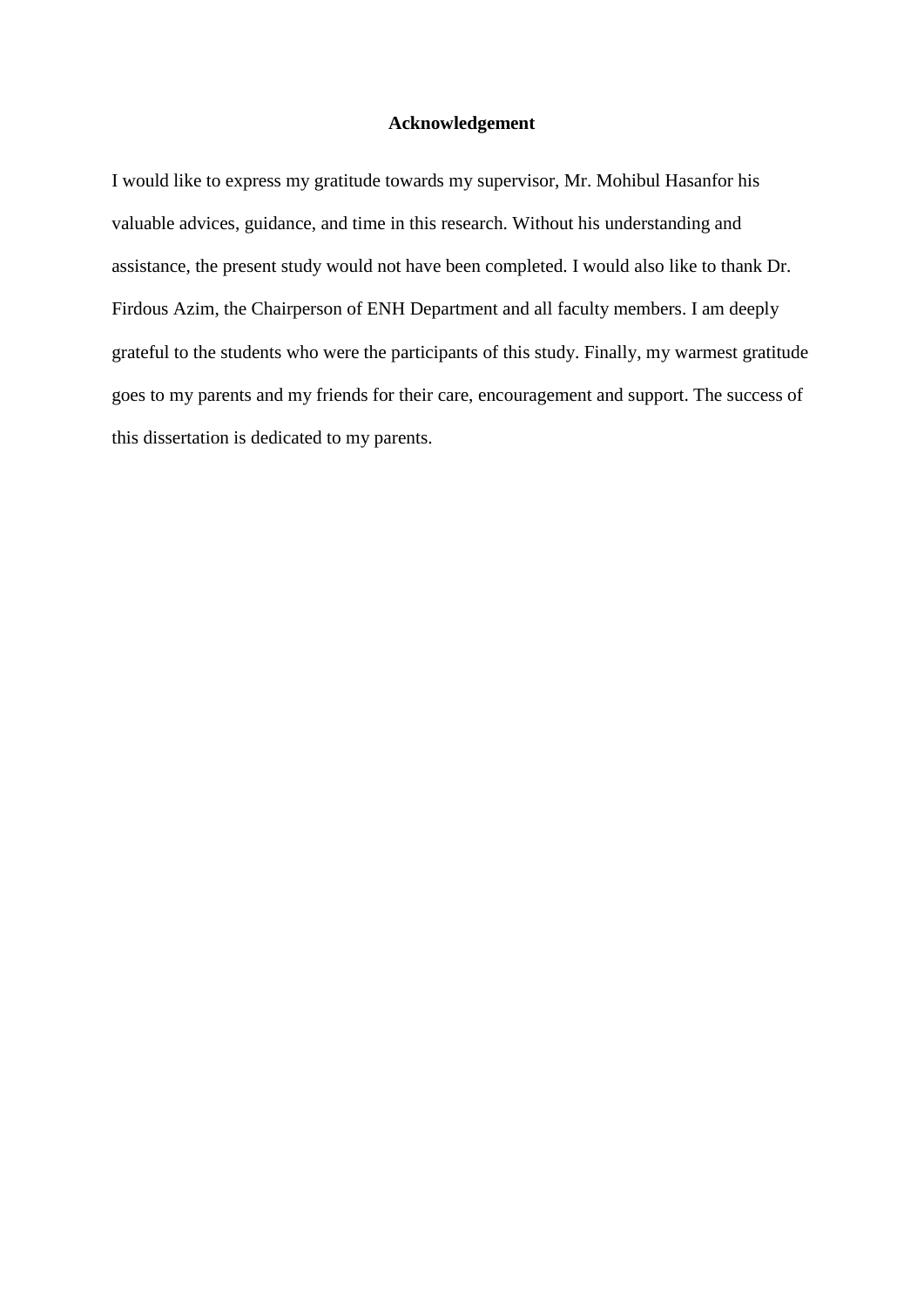### **Table of Contents**

| 2.9. Reasons for Gender Differences in Language Use 10 |
|--------------------------------------------------------|
| Chapter 3: Research Methodology11                      |
|                                                        |
|                                                        |
|                                                        |
|                                                        |
|                                                        |
| 3.6. Participants                                      |
|                                                        |
|                                                        |
|                                                        |
|                                                        |
|                                                        |
|                                                        |
|                                                        |
|                                                        |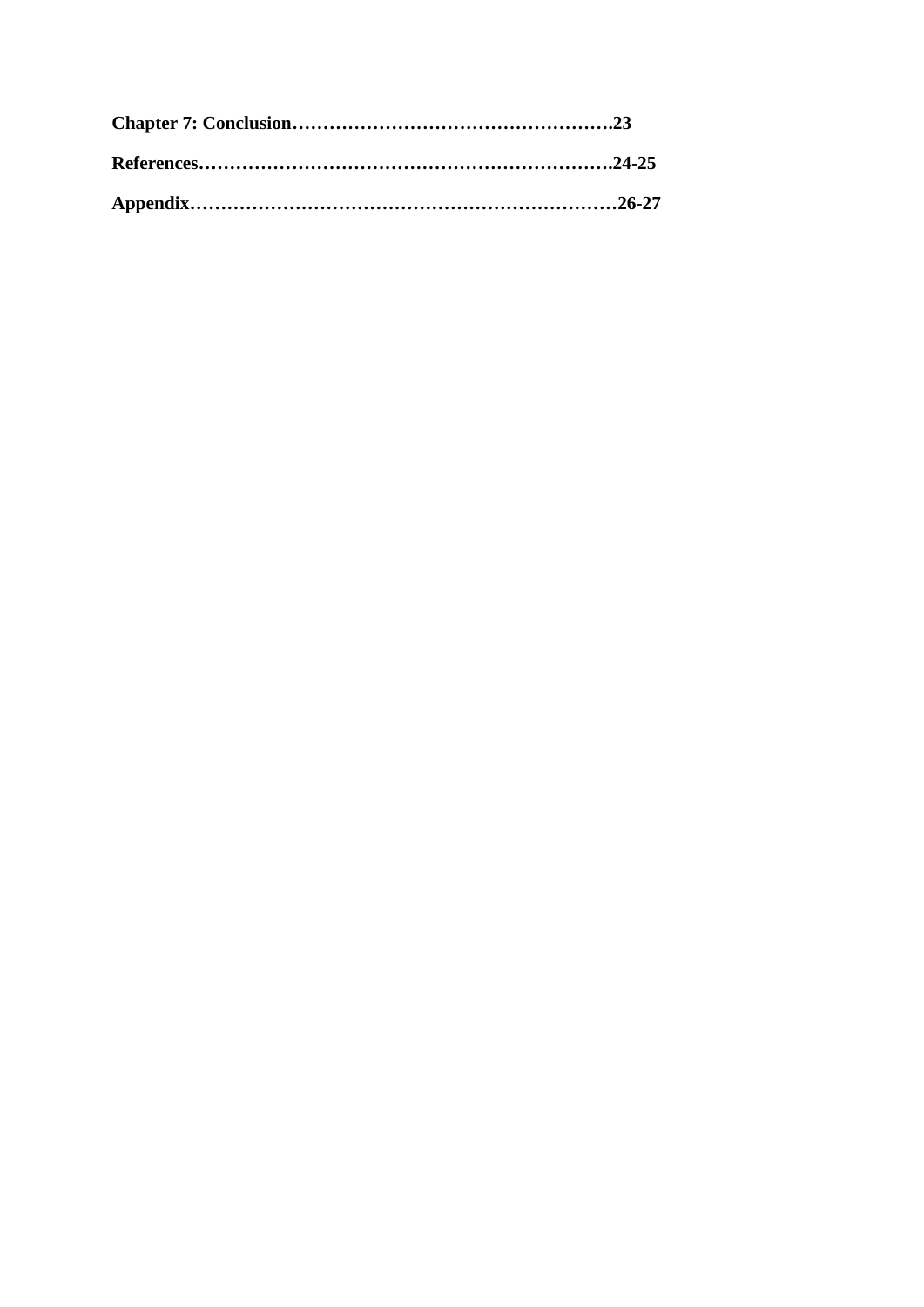#### **Chapter 1**

#### **Introduction**

The major thing that distinguishes human beings from animals is basically our way to communicate with each other by using language. We have words for specific things, emotions, and expressions. In each language, words are constructed in a certain way and the way of expressing those words has become different. Through time society has gone through great changes which have influenced our languages. New vocabularies have been added and at the same time old-fashioned words have been replaced. Each language has its characteristics which reflect the society in a great extent.

Gender difference has entered into English studies as a linguistic variable for a long time. The relation between language and gender has become one of the major issues in sociolinguistics since early 1970s. In our modern society, it would appear that women are equal with men. However, the harsh reality tells us that women are not provided with an equal opportunity even for discussions. Now the two sexes respectively command different communication styles. In other words, the language used by women is different from the language used by men.

The use of language is different between men and women in case of vocabulary, in voice and tone, in syntactic structure and style and in conversational style. In each of the single part gender differs in a great extent. In every sphere of our life the difference is being noticed while using a language. In the context of our country, the gender difference is noticeable in a very wide range. Here, in using language men differ from women in a great extent which is noteworthy. Among all the people of Bangladesh, the difference of language uses of adult is considered greatly.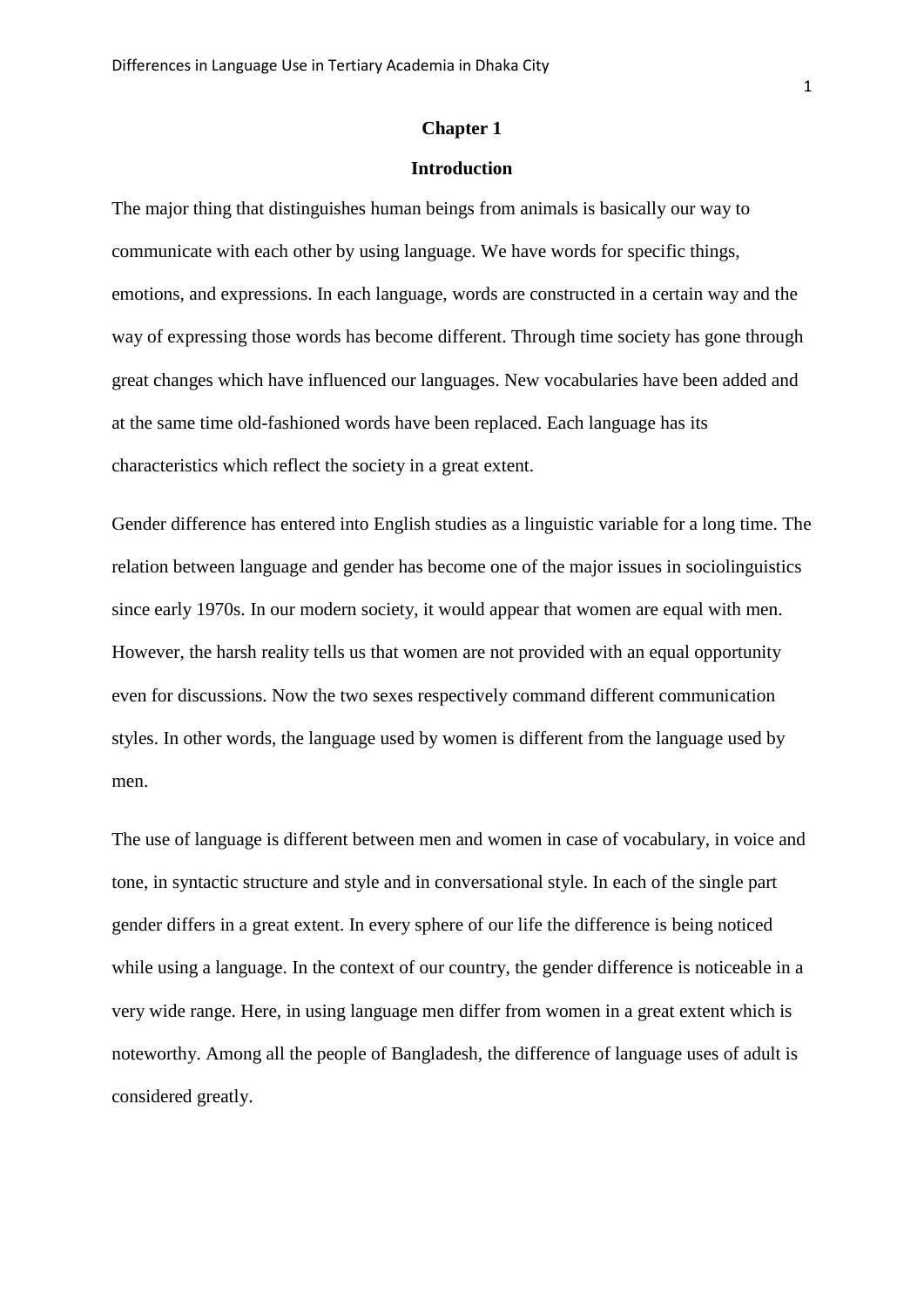Among them if we survey the universities of Bangladesh, we will get a very clear view about the gender difference in language use. The research is done from five top ranking private universities of Dhaka city in Bangladesh. The universities are BRAC University, North South University, East West University, Independent University of Bangladesh (IUB) and South East University. Most of the private universities use English as the medium of their instruction (Rahman, 2005, p.3-4). The students of private universities use English in the classroom to talk with their teachers and their friends. When they are in informal situation, they use language which is Bangla and English. Their utterance of every single word differs from person to person. From the uses of both the language the gender difference is noticeable in a great extent. Now a day, gender difference reflects greatly on their way of using a language.

So, the main purpose is to go through their way of using language and to find out the common difference on their conversation which reflects gender difference. Moreover, the aim is to find out the reasons behind the difference and to establish those reasons logically.

#### **Literature Review**

#### **Introduction:**

This chapter consists of a review of the literature providing the background to my investigation. Here I have produced the summary of the knowledge gained from the history and significance of the literature. My discussion begins with a brief consideration about language and gender. Then the discussion will move into the four key approaches of language and gender: Deficit, Dominance, Difference and Discursive (White, 2004). The focus will then move to the difference in the language as used by male and female students in the tertiary level academia in Dhaka.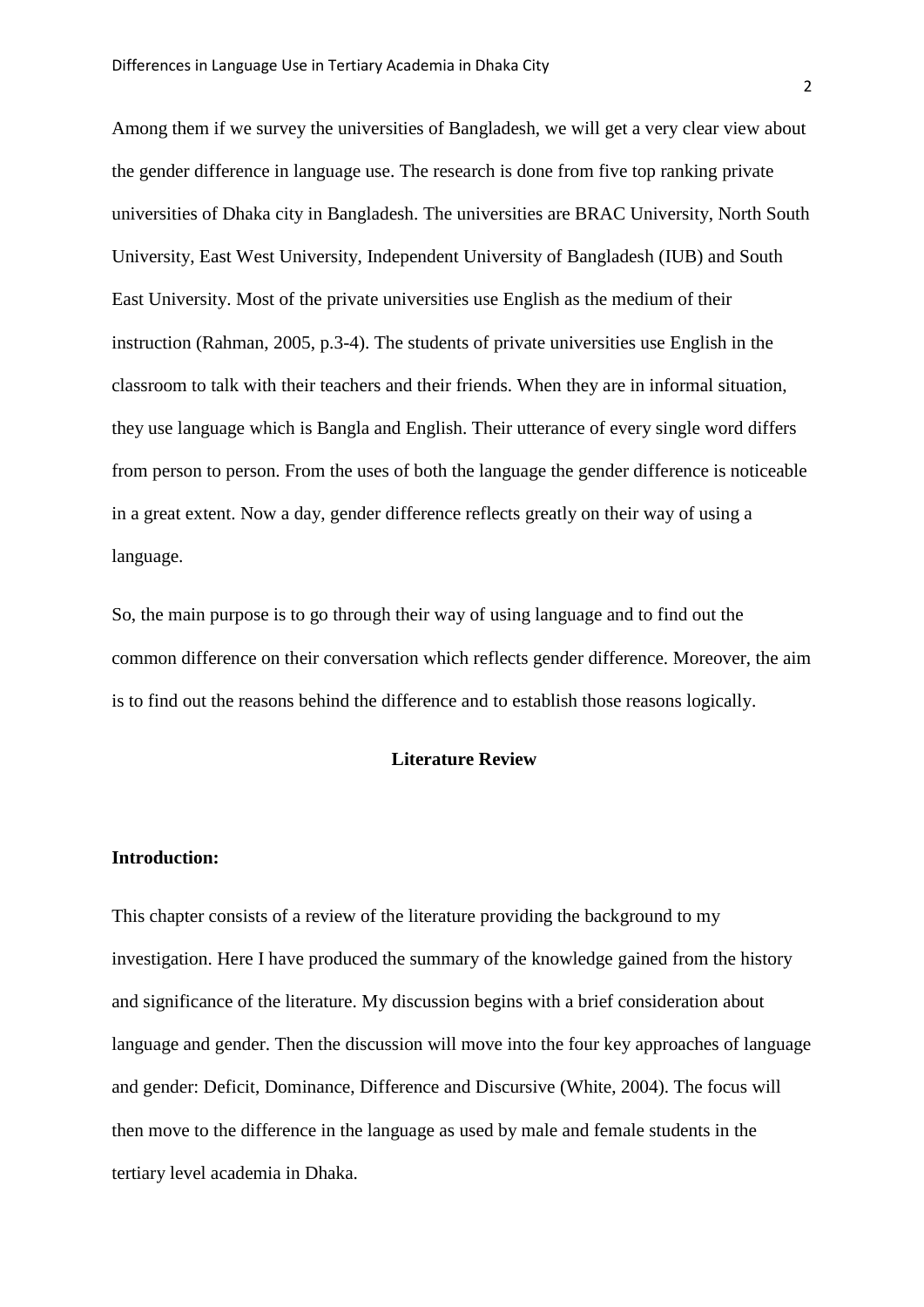#### **Language and Gender:**

Men and women interact as social beings. Language is an important tool for the people. (www.yikes.com/~noah/transfer/Linda.doc).As mankind has gender difference, language has the same. There are certain differences when it comes to language use by men and women. The study of how gender is reflected in language is a recent branch of linguistics; it has developed research findings in the early 1960s. The research on the relationship between language and gender developed on some levels:

- 1) The gender difference in language form and structure,
- 2) The gender difference in utterance style and
- 3) The reasons for gender difference in language. (www.yikes.com/~noah/transfer/Linda.doc)

Within our culture there remains a deep rooted belief about how men and women behave and are supposed to behave. A major part of this is based upon how we speak and it has developed into the field of "folk linguistics". (Broadbridge, 2003). In order to find some possible answers about gender differences in language use one has to go back in time and look at the historical background. Old letters, novels, diaries and poems provide us with evidence of folk linguistic beliefs regarding gender differences in language. To get more evidence about the gender differences in language use it is important to discuss about the approaches which will actually give a certain result.

#### **Theories of Language and Gender:**

Some well-known linguists like Lakoff, Taneen, Cameron explores the reflect of gender differences in pronunciation, intonation, vocabulary and discourse style from the perspective of sociolinguistics research, and analyze the latest reasons of these differences and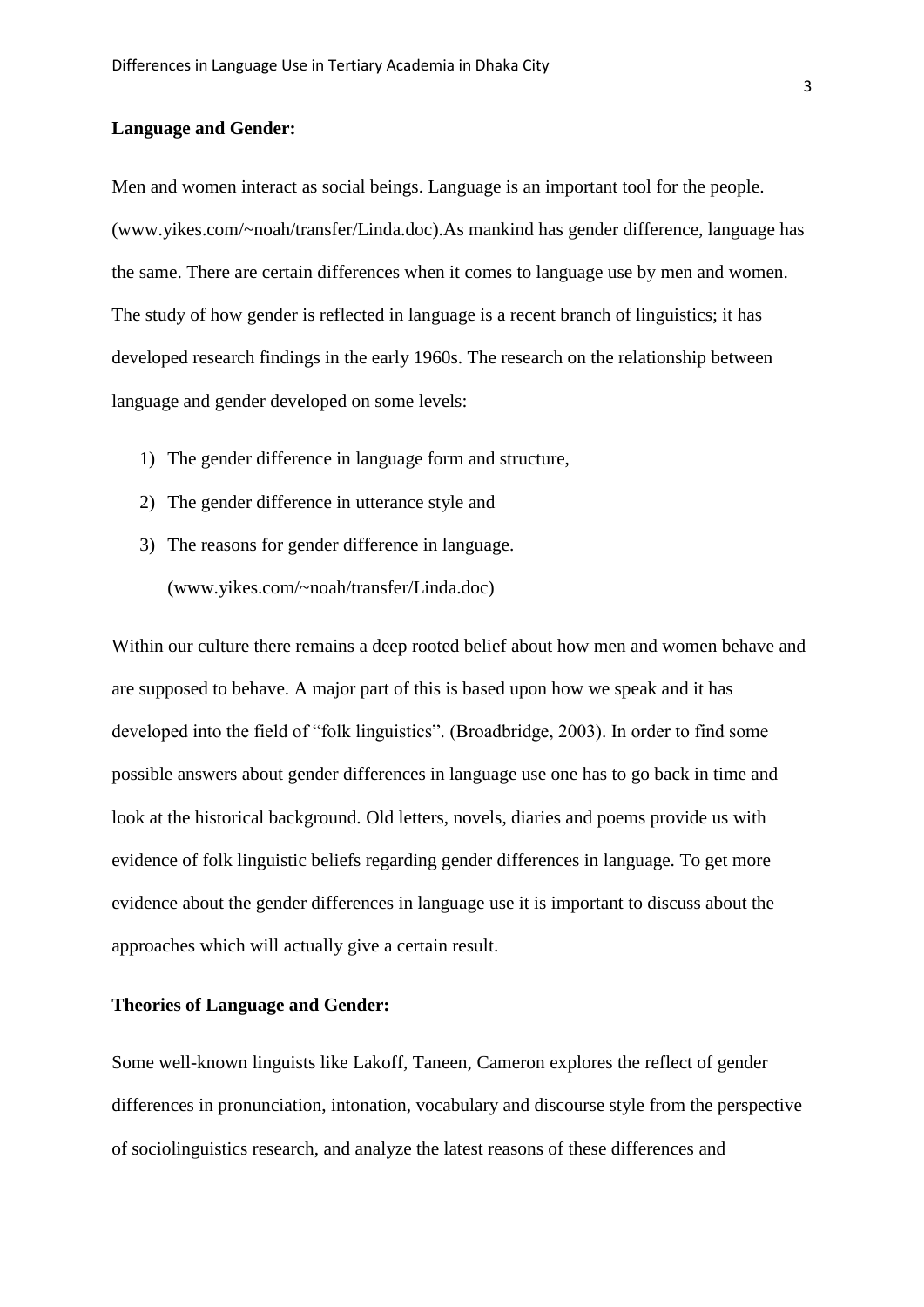development and changes.(Wenjing, 2012). Besides, these some well-known writers like Robin Lakoff, Deborah Taneen have given their own point of view about the theories of language and gender based on some approaches. Among the writers Robin Lakoff is a renowned writer who has discussed four approaches regarding language and gender. With The "Deficit", "Dominance", "Difference" and "Discursive" approaches linguists have engaged in writing, in order to critically evaluate the strengths and weaknesses of the works of their respective authors, and to offer a personal perspective on the most useful approach. So, the aim is to discuss elaborately those approaches and to point out the main strengths and weaknesses of those approaches based on their authors' point of view.

#### **Deficit Approach:**

The Deficit Approach by Robin Lakoff (1975) describes male language as stronger, more prestigious and more desirable. She argues that women are socialized into behaving like "ladies" (linguistically and in other ways too) and that this in turn keeps them in their place because "ladylike" precludes being "powerful" in our culture. (transcript of the deficit model). The first approach of the language and gender is the 'deficit' approach. Initiated in the early 1970s, this approach sees women as disadvantaged as language users, with their language conflicting from an implicit male norm. The main protagonist of this theory was Robin

Lakoff. Her work is discussed by Finch (2003, p.137):

The overall pictures which emerges from Lakoff study is that women's speech is generally inferior to men"s and reflect their sense of personal and social inferiority.

Lakoff describes the way women's speech style includes features which are 'expressive of uncertainty, lack of confidence and excessive deference or politeness" (Lakoff in Finch: 2003, p. 137). These features include tag questions, rising intonation and hedges.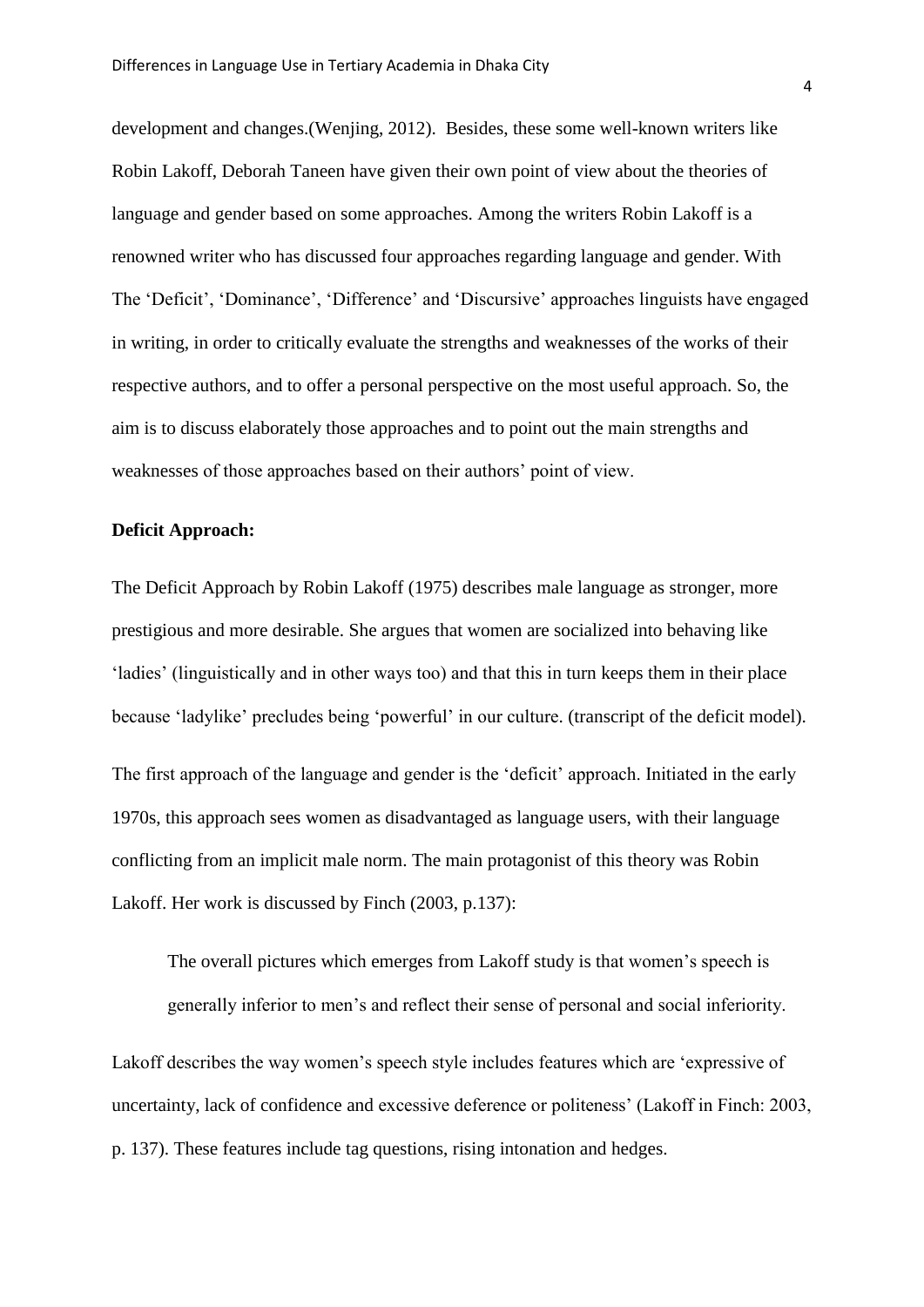#### **Dominance Approach:**

Robin Tolmach Lakoff presented *Language and Woman's Place* (1975) "less as the final word ... than as a goad to further research' (Lakoff 1975, 40). In this she prompted the "Dominance" approach, which assigns language variances between men and women to the dominance of men within society.

The second approach of language and gender is the 'dominance approach'. Talbot (1998, p.131) criticized this approach as 'manifestations of a patriarchal social order'. Talbot (1998, p.132) concluded that this approach can be sighted along with the difference approach and both of them "provided an early model for the analysis of language and gender in the social sciences'.

#### **Difference Approach:**

Tannen undertook this further study and so popularized the "Difference" approach with *You Just Don't Understand: Women and Men in Conversation* (1990). This approach develops the "two-culture" model of "men" and "women", where children are socialized within two separate groups. A situation which Tannen suggests engenders "mis-communication". Tannen distances herself from the Dominance approach by eliminating blame: "Taking a crosscultural approach to male-female conversations … without accusing anyone of being wrong or crazy" (Tannen 1990, 47). Moreover, she claimed six points for male and female language. Those six points are:

- Status vs. Support
- Independence vs. Intimacy
- Advice vs. Understanding
- Information vs. Feelings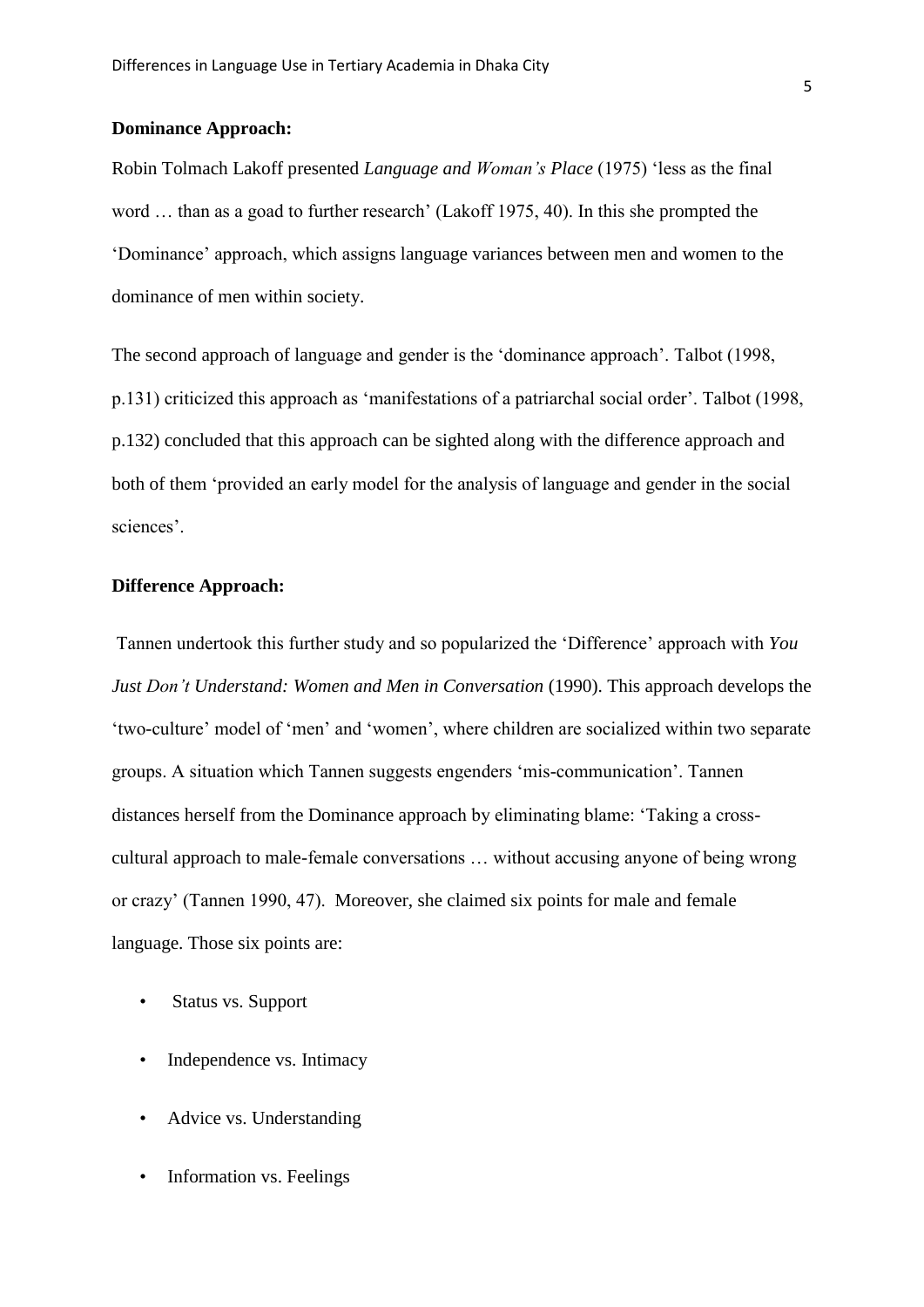- Orders vs. Proposals
- Conflicts vs. Compromise

Talbot (1998, p.131) claimed that "behavior previously perceived as men"s efforts to dominate women is reinterpreted as a "cross-cultural" phenomenon". According to Johnson and Meinhof (1997, p.9), the difference approach can be criticized because it "fails to address why women and men belong to different subcultures'.

According to Crawford (1995, p.1), "men and women…are fated to misunderstand each other unless they recognize their deeply socialized differences". Crawford describes how the "fundamental differences between women and men shape the way they talk". The main emphasis on this approach is on the way in which men and women develop themselves in different subcultures.

#### **Discursive Approach:**

Deborah Cameron, a linguist within the 'Discursive' field of language and gender studies, demonstrates (from a feminist perspective) how versions of gender stereotypes can change according to responses to shifts in the economic climate. She shows how these shifts are interpreted and by whom influences the reproduction of patriarchal ideology. Power structures inherent within patriarchy create gender behaviors which are explained by that power; as Sattel explains: "[t]he starting point for understanding masculinity lies, not in its contrast with femininity, but in the asymmetrical dominance and prestige which accrues to males in this society" (Sattel in Thorne *et al* 1983, 119). Sattel"s statement reveals the "discursive" element to the reading of gender; a move away from the binary and towards a broader conversation.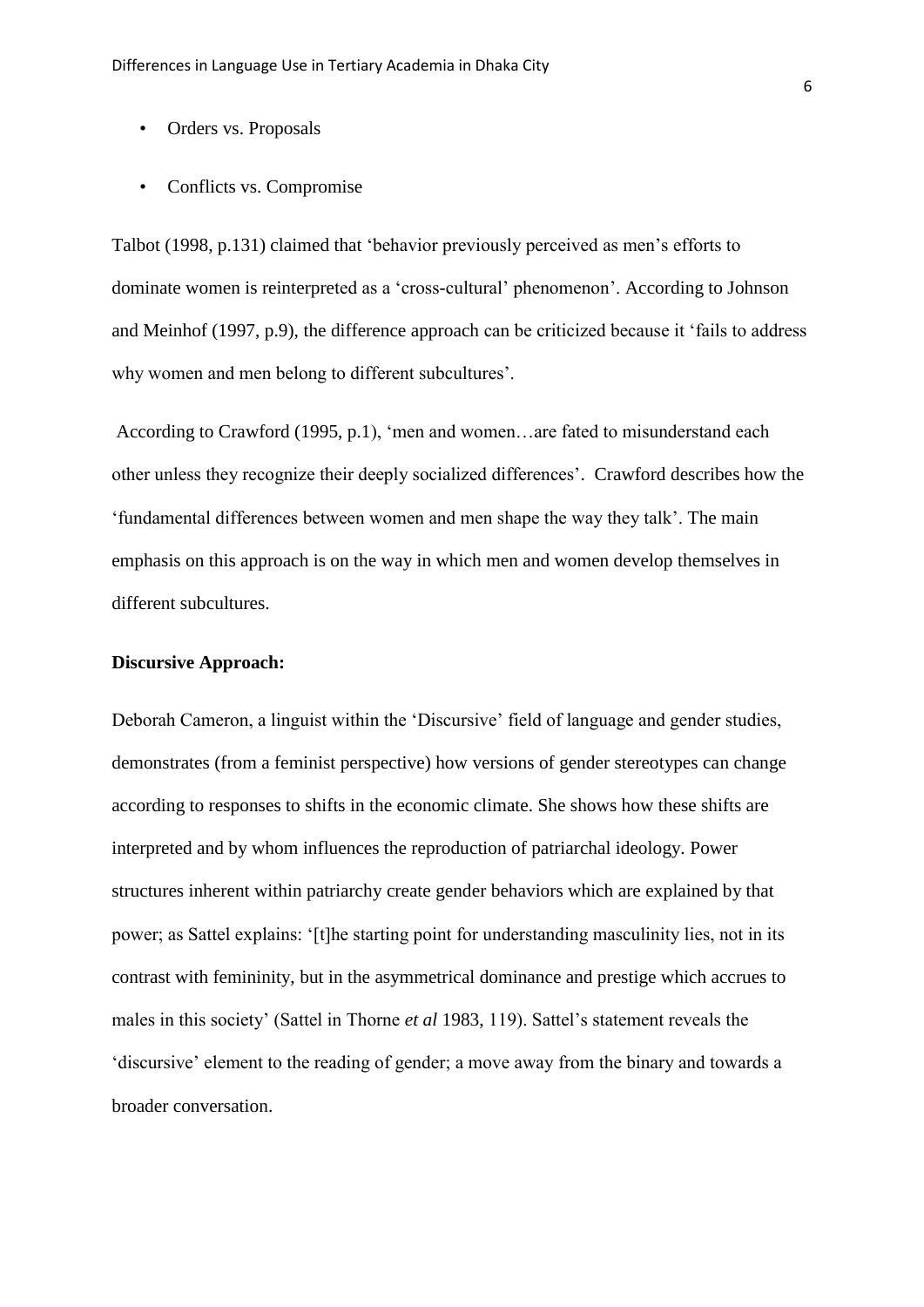Cameron points out that whereby previously females were viewed as inept communicators (as in the Deficit/Dominance approach) more lately men have been ascribed this characteristic "not because the actual communicative behaviour of men and women is thought to have changed" but that "male behaviour has been re-framed as dysfunctional and damaging' (2006, 138). Cameron's essay demonstrates how the 'Discursive' approach considers sociological factors within the study of language and gender.

The three approaches: "Deficit", "Dominance" and "Difference", consider how gender variances expressed through language were visible within the physical manifestations of gender: of "men" and of "women". The more recent "Discursive" approach looks at how gender is constructed through language within a cultural framework.

#### **Gender Differences in Language Use:**

In our modern society, it would consequently come into view that women are equal with men. Yet the harsh reality is women are not considered as equal as men. Moreover, they do not get an equal chance even for discussion. That is because the two sexes respectively command different communication styles. In other words, it can be said that the language which is used by women is different from the language used by men. In the following part, differences in how they use their language and how they behave in conversational interactions will be discussed in details.

Vocabulary is the most active element in language. So, the vocabulary difference manifests the relationship between gender difference and language use. According to Wenjing (2012), there is no rule for female in English pronunciation rules, vocabulary structure and syntax, but the male and female differences in vocabulary is often encountered in daily life, and also overlooked. Robin Lakoff (1975) suggests as an explanation that in this society woman spend much more of their time on colour-related activities such as choosing clothes than men do.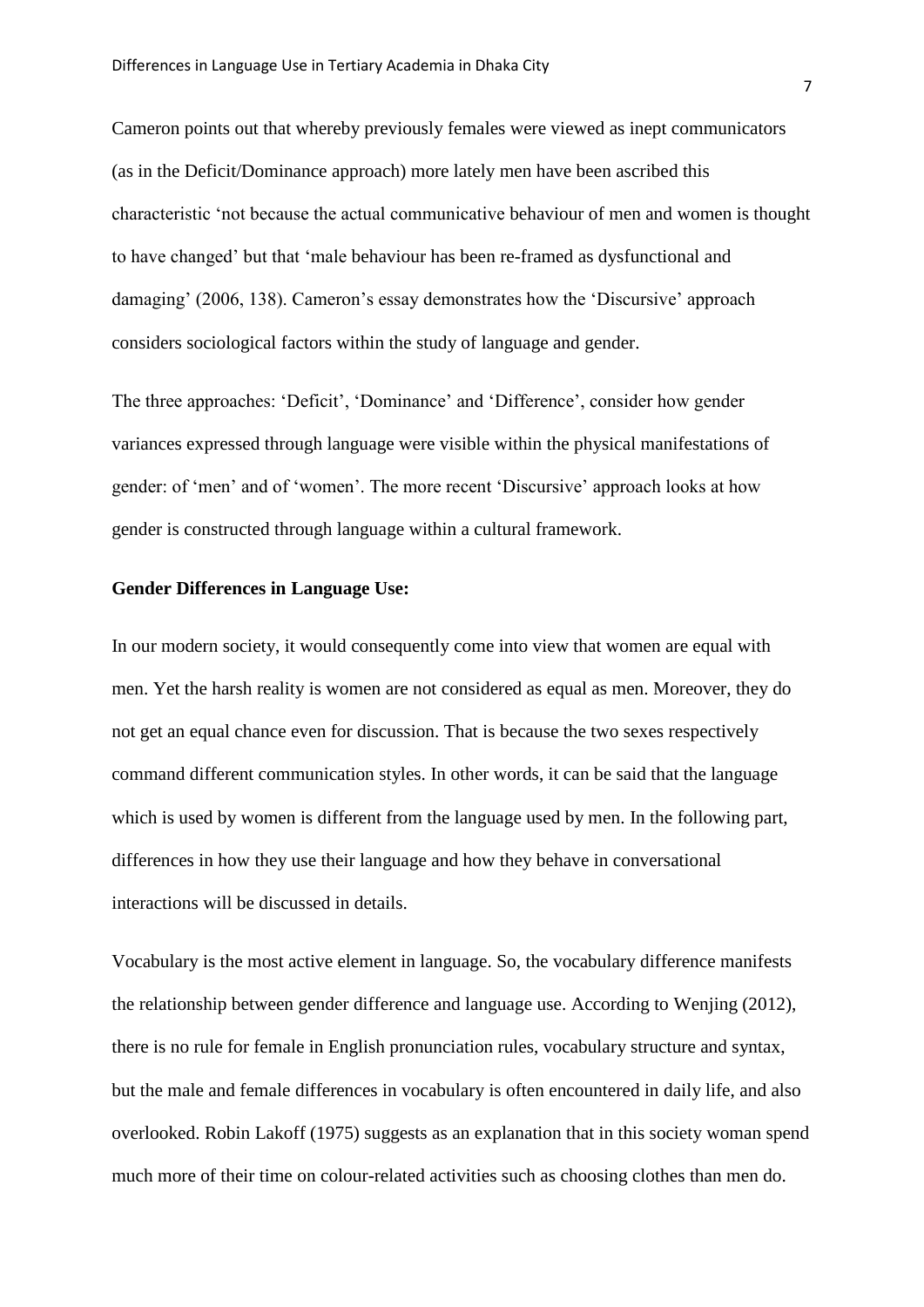They prefer to use colour terms borrowed from French, such as azure (blue), mauve (lavender), aquamarine (blue-green) etc. These words are not familiar to them but they can show their elegance. These words are unfamiliar for men.

According to Wenjing (2012), women always use a word with exaggerated significance, such as gorgeous, lovely, cute, divine, adorable, darling, precious, sweet, charming, and so on. For example, your dress is adorable. While men use the plain words to enhance the effect, like good, very, really and so on. Jerperson (1992) found that women use "so" to enhance tone and express attitude more than men. For example: It was so interesting.

Moreover, Lakoff (1975) found that female use more intensifiers than male, such as "so", "awfully", "pretty", "terribly", "quite" and so on. Labov (1966), Levine & Crockett (1966) and Trudgil (1972) have speculated that men use more slang expressions than women. According to Wenjing (2012), women pay more attention to language elegance. The expression like Shit! / The damned weather! / The hell with him! These are avoided by women. They don't use abusive words in conversation. According to Lakoff (1975), women use more tag questions than men. Women use more hedges than men do.

According to Wenjing (2012), in pronunciation, women speak more standard than men. That means standard form and elegant accent come from women"s mouths instead of men"s. Women keep sensitivity on speaking, so they usually use the standard and authoritative manner of articulation. On the other hand, men use non-standard forms of voice more than women. Moreover, female tone is higher than males. After analysing many language materials, Linguists found that women often use the interrogative tone. In addition, comparing with men it is found that women use the reverse stress, which means that men often put the highest pitch on the most important word. On the other hand, women use the lowest pitch on the most important word.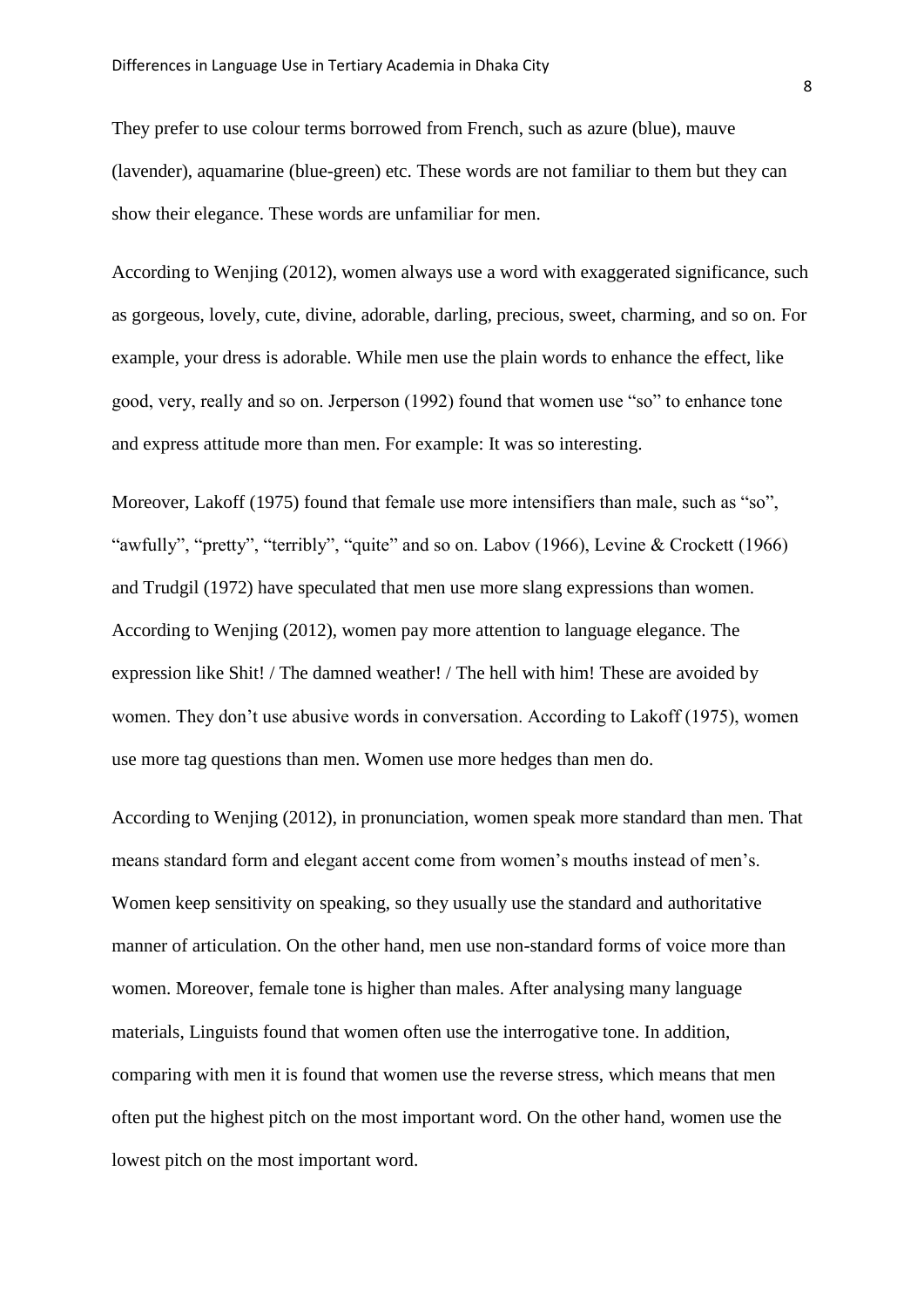According to Ning & Dai (2010), men and women are also found different in topic selection. For example, politics and economics are major topics selected by male. On the other hand, education and family are the major topics selected by women. Just as Lydie Meunier (1996) states in his article " The topics such as sports, politics and cars which are seen as "serious" are preserved for men only, the choice for women are the topics such as child-bearing and personal relationships which are labelled as "trivial".

[\(http://hhobel.phl.univie.ac.at/mii/gpme.dir9606/msg00013.html\)](http://hhobel.phl.univie.ac.at/mii/gpme.dir9606/msg00013.html)

The amount of talk is another field where men and women display the difference in their language. According to Ning & Dai (2010), usually men talk much more than women in public communication. On the other hand women talk much more in their family than men do.

There exist some differences in the syntactic structure of choice between men and women. Wenjing (2012) stated that, women like to use tag questions most in syntactically. They use rising tone which is used to express consult and the uncertain tone. On the other hand, men prefer to speak directly and that is why they always select declarative and imperative sentences to express the tone of orders and requests.

According to Karlsson (2007), there is a discussion about the characters uses by female and male. The characters are given below:

The female character uses:

- Intensifiers: so, such
- Hedges: I think, you know, I really, I mean, I suppose
- Tag questions: You didn"t- did you?
- Minimal responses: yeah, mhm, right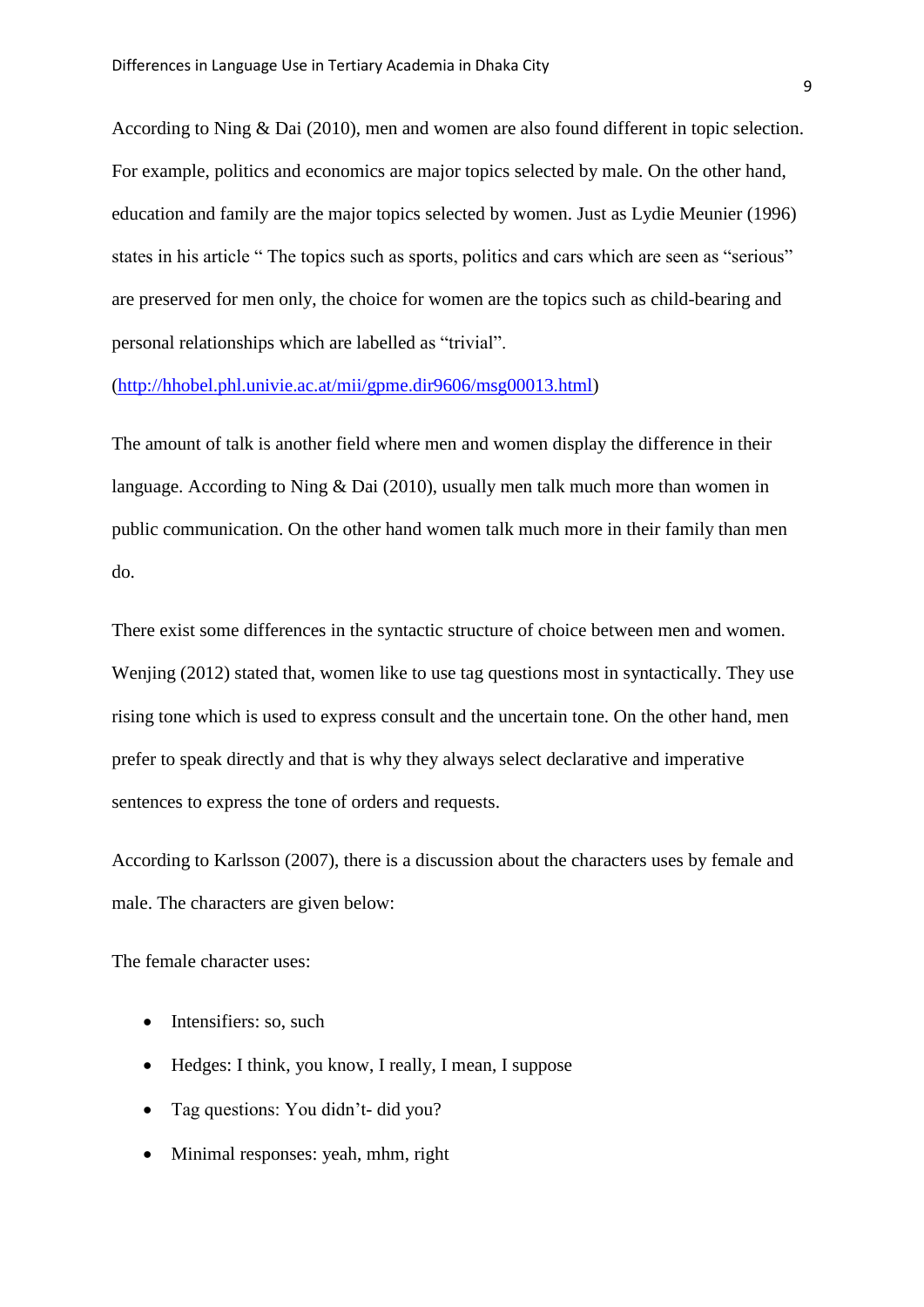- Words which are supposed to be used more frequently by women than men: oh, my goodness
- Polite language: please
- Formal language: I cannot....

#### The male character uses:

- Strategy in order to control the conversation
- Minimal responses in order to let the woman know he is not interested in what she has to say
- Taboo words: the man uses taboo words which are supposed to be more frequently used among males than females. The words are: Shit! God damn it!
- Commands: 'give me some paper!', 'Hand me the sport magazine by the sofa!'

#### **Reasons for gender differences in language use:**

According to Wenjing (2012), the language of gender differences is an extremely complex social, cultural, psychological and physiological phenomenon, which involves the language of politics, ideology, social status, roles, relationships, language, attitude, level of education, social interaction and many other factors.

Lakoff (1975) thought that the differences of language between men and women are caused by social factors, not the language itself. These social factors are discussed below:

1. Men and women"s social role is different. Because of the sex difference, men and women carry out different social responsibilities in social activities. At the beginning of Bible, one thing is certain that women"s social status is governed and dominated by men. In all, women speak without confidence because they have low social status and have no power (Lakoff, 1975).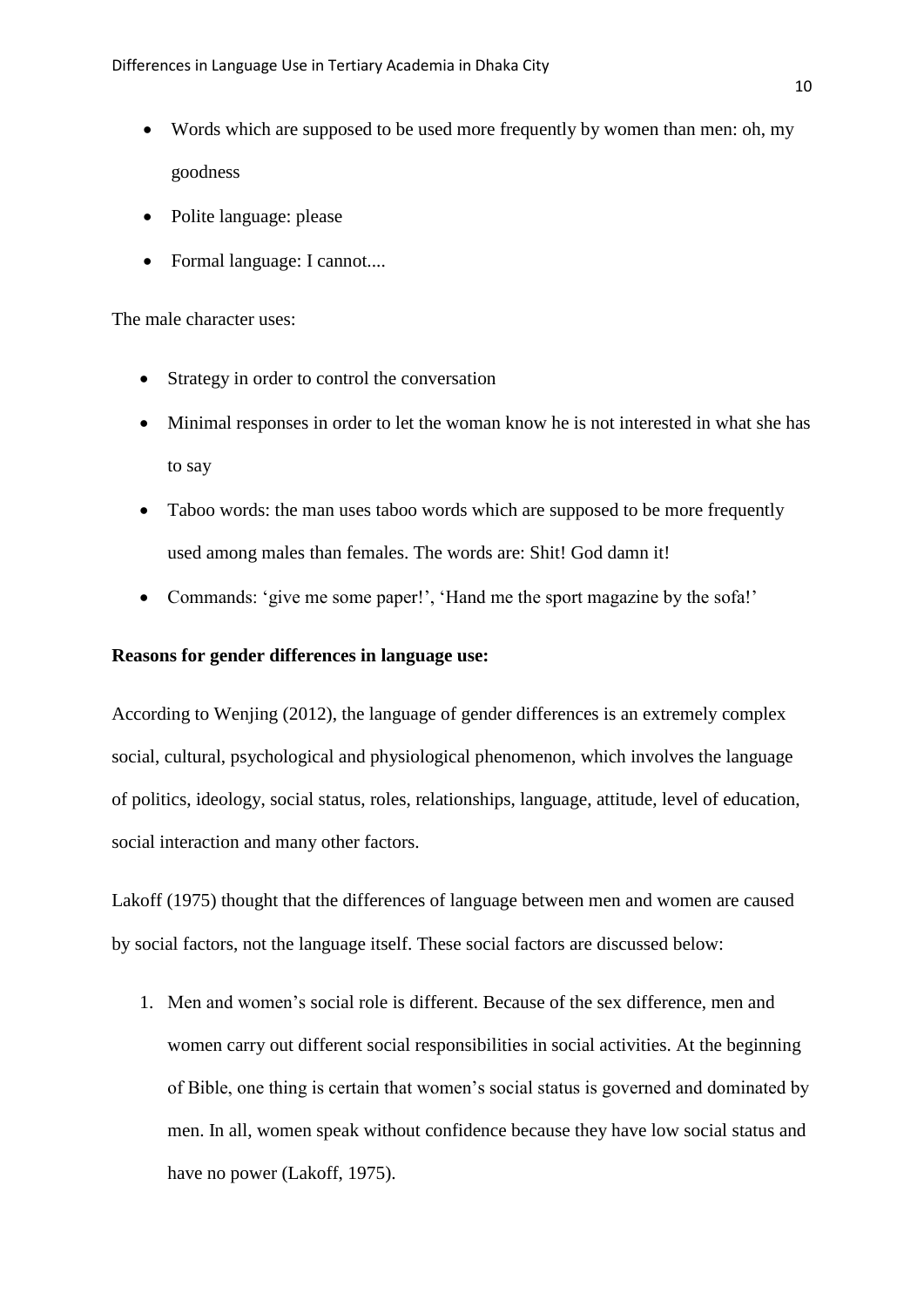- 2. The society is men-centered. Women are derived from men. People reach an agreement that men are superior to women. The women are considered in a lower status.
- 3. Value is another element. Value is the core of culture. Different values also influence men and women"s vocabulary selection.
- 4. According to the physiological factors, it is stated that innate biological differences between men and women decide men and women are different. According to the latest medical research, from the development of language skills the women"s left hemisphere develop early than men's. So, the girl speak more frequently and emotional than boy from the beginning. On the other hand, the latest voice experiment proved that the male and female voice on the resonance peak is very different voice tone quality because of their gender. Moreover. Women vocal cords are shorter, thinner and relaxer then the men"s (Wenjing, 2012).

#### **Chapter 3**

#### **Research Methodology**

#### **Introduction:**

This chapter contains the research methodology that was followed by the researcher to conduct the research. Moreover, a detailed discussion on the objective of the research, the significance of the study, instruments, participants, and process of analysis has been included here. Questionnaire consisting of multiple choice item was distributed to the students of different private universities.

#### **Research design:**

This research deals with a small-scale, quantitative survey on the impact of gender variation in language use.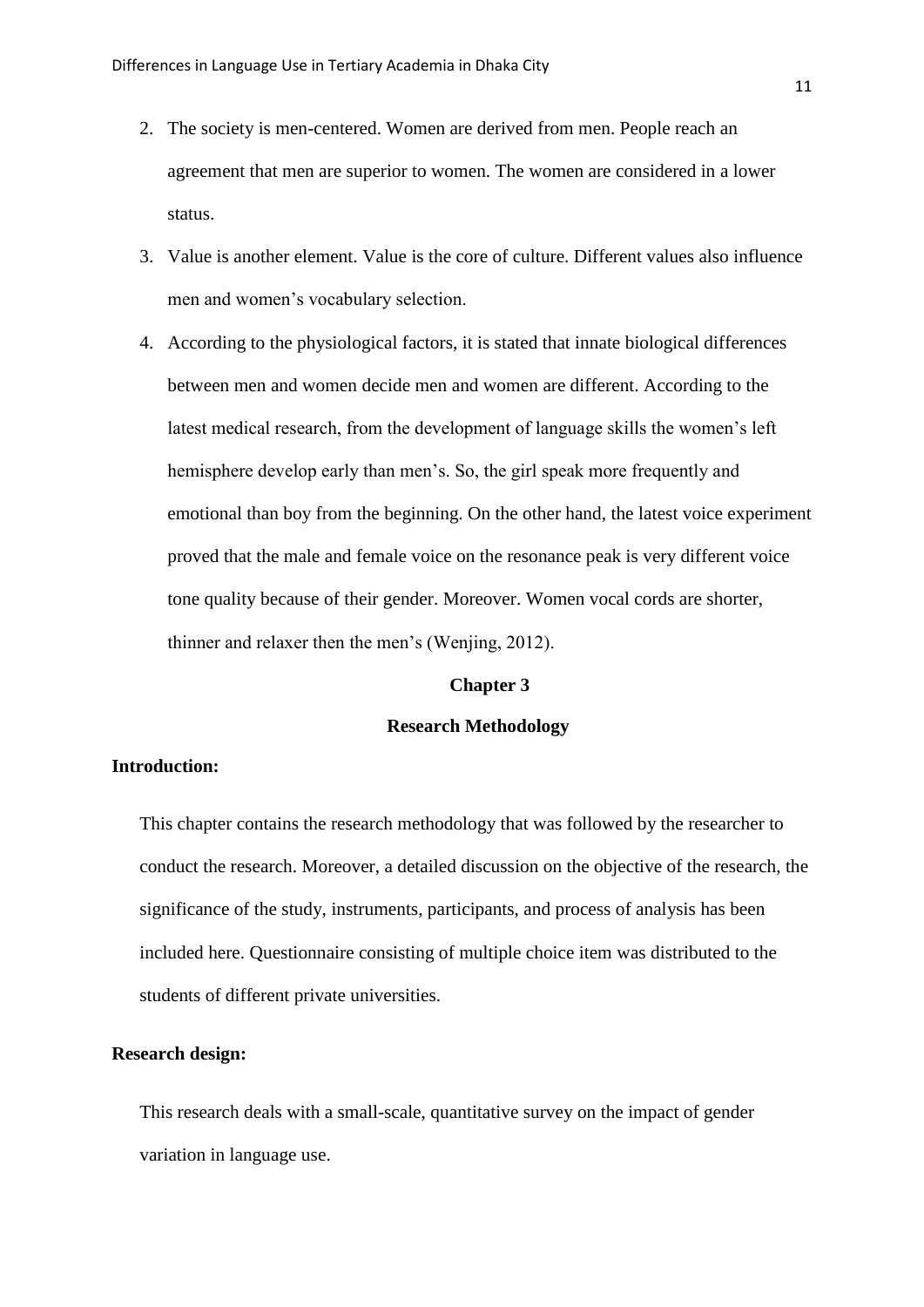#### **Research objective:**

The objective of the research is to find out different reasons and effects of gender variation in language use among the students of private universities in Bangladesh.

#### **Research Questions:**

Do male students and female students use language differently at the tertiary level?

How do they speak differently from each other?

What are the most common differences among them?

Is there any impact or effect of this variation in communication?

#### **Significance of the study:**

Young people have variation in language use. This study will show how the students of private universities differ from each other in terms of gender while using their language. It presents an insight of students' perspective on the effect of variation in language use.

#### **Participants:**

The participants of this research were fifty students from five top ranking private universities in Bangladesh. The subjects were randomly chosen from BRAC University, North South University, East West University, Independent University of Bangladesh (IUB), and South East University. Among the participants, twenty five of them were boys and rest were girls. The age range of the participants is 18-22 years.

#### **Instruments:**

The participants were given questionnaires for conducting the survey. Printed forms of questionnaire have been distributed among the participants and all the questions were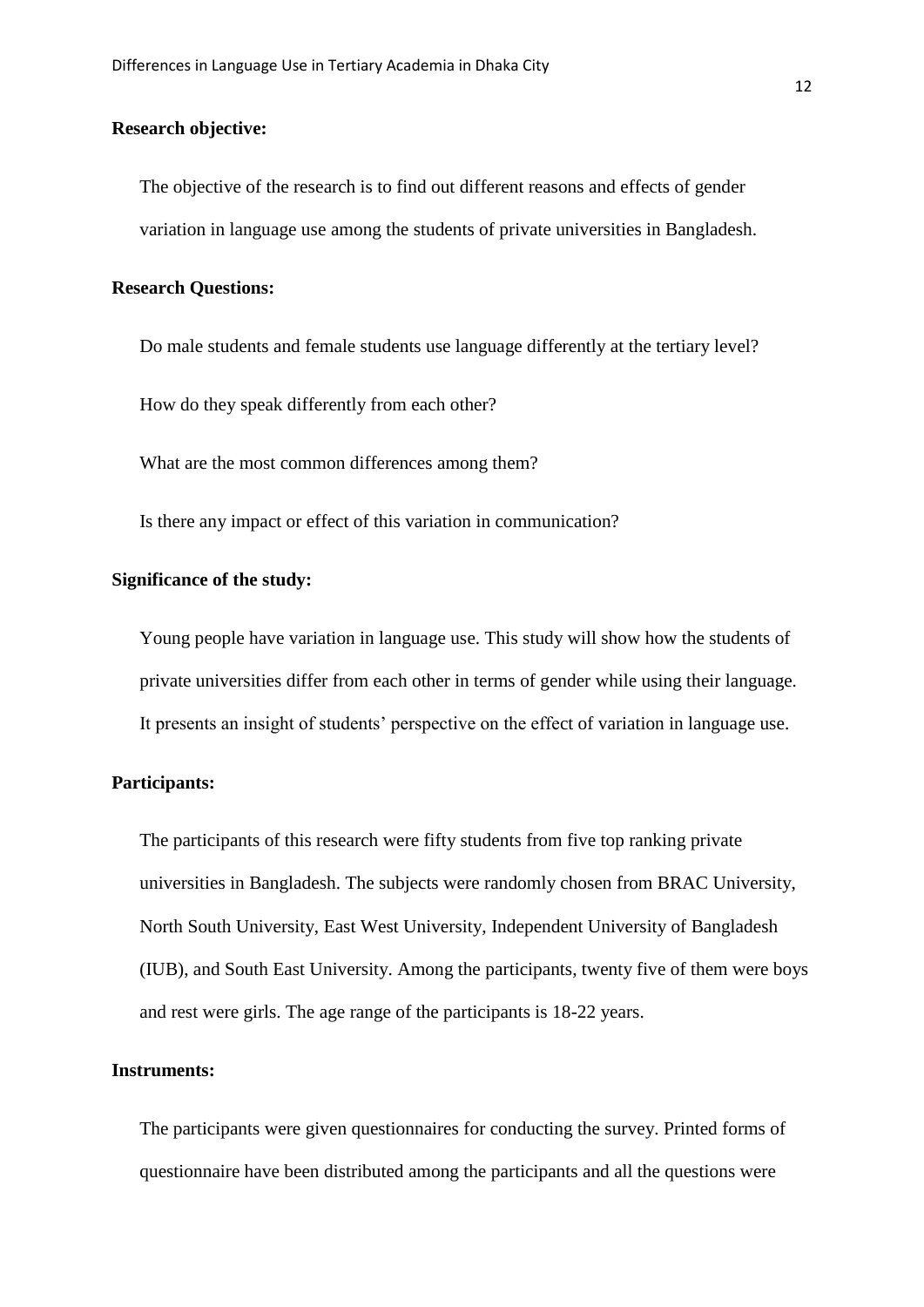made understandable by the researcher. Therefore, the main sources of information of this research are: Survey (see appendix 1)

#### **Survey Questionnaires:**

A printed form that includes several questions on which respondents are expected to write their own thoughts and beliefs is known as a questionnaire. To assure questionnaire"s validity and reliability, the consultation with the supervisor and the literature review of the study were taken into consideration while designing the questions. The questionnaires included 12 multiple choice questions consisting of 2 options. In each of the questions students had to choose one specific answer.

#### **Methods of Data Analysis:**

Collected raw data were analyzed by Microsoft Excel 2007. It is also used to make tables, drafts and calculating percentages. Moreover, Microsoft Word 2007 has been used to arrange the data in several tables.

#### **Procedure:**

The research was administered in the five private universities of Bangladesh. The researcher took permission from the authorities of the universities. Then the survey questionnaires were distributed among the randomly selected students of different departments.

#### **Limitations:**

The study was conducted among only the students of five private universities in Dhaka city. There are also other private universities inside and outside Dhaka. But it was not possible to make contact with the students of those universities because of time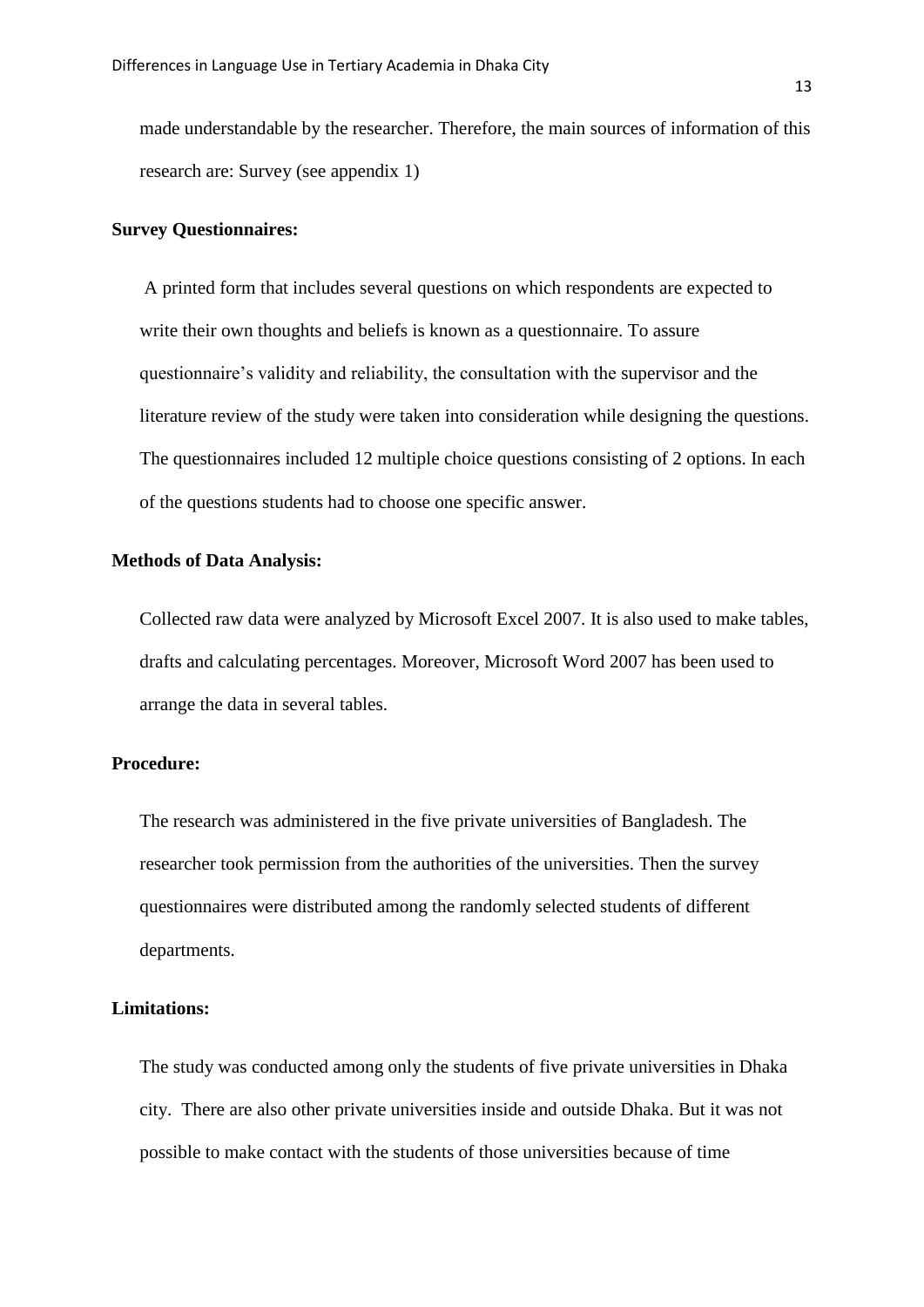constraints. Moreover, as students were not interested to answer open ended questions and were comfortable with multiple choice items, it was not possible to take interview of students.

#### **Chapter 4**

#### **Findings and Analysis**

Findings of Participants' multiple choice questions

Table 1. In a conversation, different types of language use

| Options           | Boys $(\%)$ | Girls $(\%)$ | Total $(\%)$ |
|-------------------|-------------|--------------|--------------|
| Formal language   | 3(12%)      | 13 (52%)     | 32%          |
| Informal language | 22 (88%)    | 12(48%)      | 68%          |

In table 1, we can see that 32 percent of the total participants use formal language with others. Among them boys are 12 percent and girls are 52 percent. On the other hand, we can see that 68 percent of the total participants use informal language with others. Among them boys are 88 percent and girls are 48 percent. The result of the table shows that the extensive use of formal and informal language among the private university students in Bangladesh.

Table 2. Using tag questions

| Options        | Boys $(\%)$ | Girls $(\%)$ | Total $(\%)$ |
|----------------|-------------|--------------|--------------|
| Yes            | 20(80%)     | 23 (92%)     | 86%          |
| N <sub>o</sub> | 5(20%)      | 2(8%)        | 14%          |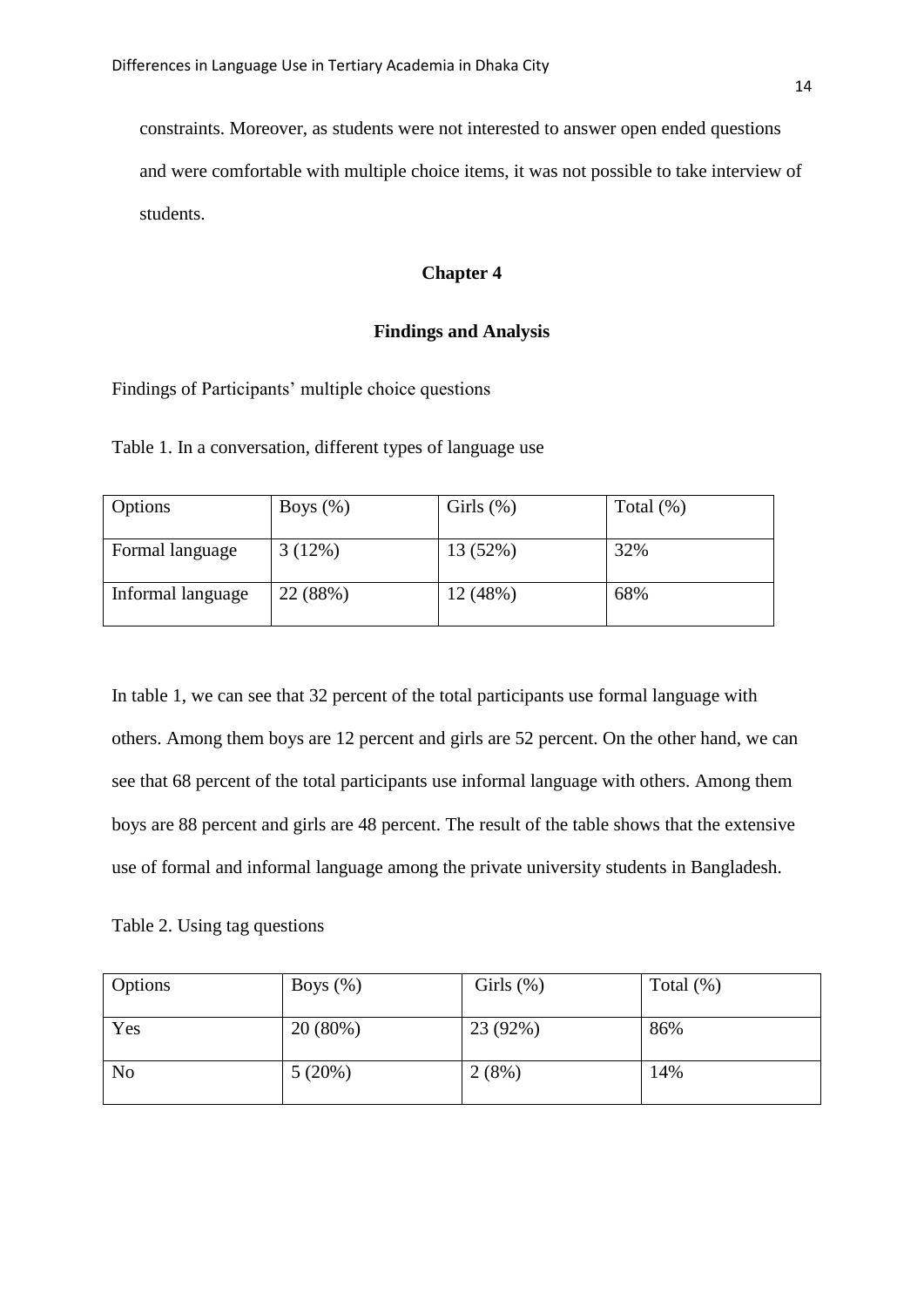In table 2, we can see that 86 percent of the total participants use tag questions while using language. Among them boys are 80 percent and girls are 92 percent. On the other hand, we can see that 14 percent of the total participants do not use tag questions. Among them, boys are 20 percent and girls are 8 percent. The result of the table shows that the extensive use of tag questions among the private university of Bangladesh.

Table 3. Tone of talk

| Options     | Boys $(\%)$ | Girls $(\%)$ | Total $(\%)$ |
|-------------|-------------|--------------|--------------|
| Talk loudly | 22 (88%)    | 19 (76%)     | 82%          |
| Talk softly | 3(12%)      | 6(24%)       | 18%          |

In table 3, we can see that 82 percent of the total participants talk loudly. Among them boys are 88 percent and girls are 76 percent. On the other hand, 18 percent of the total participants talk softly. Among them boys are 12 percent and girls are 24 percent. The result of the table shows that the extensive use of talking loudly among the private university of Bangladesh.

Table 4. Using Hedges

| Options        | Boys $(\%)$ | Girls $(\%)$ | Total $(\%)$ |
|----------------|-------------|--------------|--------------|
| Yes            | 20 (80%)    | 22 (88%)     | 84%          |
| N <sub>o</sub> | 5(20%)      | 3(12%)       | 16%          |

In table 4, we can see that 84 percent of the total participants use hedges while using a language. Among them boys are 80 percent and girls are 88 percent. On the other hand, 16 percent of the total participants do not use hedges while using language. Among them boys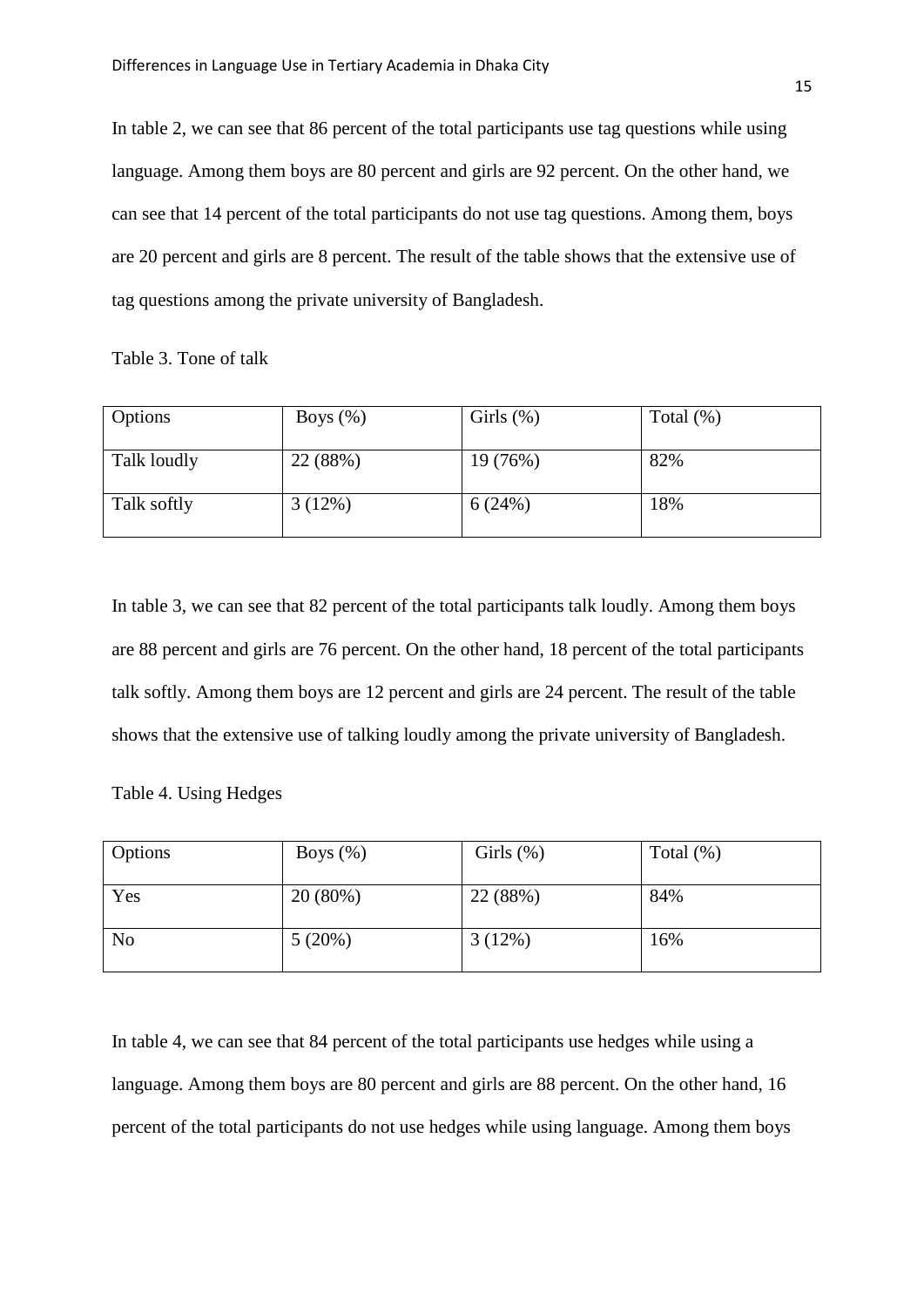are 20 percent and girls are 12 percent. The result of the table shows that the extensive use of hedges among the private university in Bangladesh.

| Table 5. Use of taboo words and slang |  |  |
|---------------------------------------|--|--|
|---------------------------------------|--|--|

| Options        | Boys $(\%)$ | Girls $(\%)$ | Total $(\%)$ |
|----------------|-------------|--------------|--------------|
| Yes            | 23 (92%)    | 18 (72%)     | 82%          |
| N <sub>o</sub> | 2(8%)       | 7(28%)       | 18%          |

In table 5, we can see that 82 percent of the total participants use taboo words and slang while using language. Among them boys are 92 percent and girls are72 percent. On the other hand, we can see that 18 percent of the total participants do not use taboo words and slang. Among them boys are 8 percent and girls are 28 percent. The result of the table shows that the extensive use of taboo words and slang among the private university in Bangladesh.

Table 6. Way of language use

| Options           | Boys $(\%)$ | Girls $(\%)$ | Total $(\%)$ |
|-------------------|-------------|--------------|--------------|
|                   |             |              |              |
| Direct language   | 23 (92%)    | 2(8%)        | 50%          |
| Indirect language | 2(8%)       | 23 (92%)     | 50%          |

In table 6, we can see that 50 percent of the total participants use direct language. Among them boys are 92 percent and girls are 8 percent. On the other hand, we can see that 50 percent of the total participants use indirect language. Among them boys are 8 percent and girls are 92 percent. The result of the table shows that equal use of direct and indirect language among the private university in Bangladesh.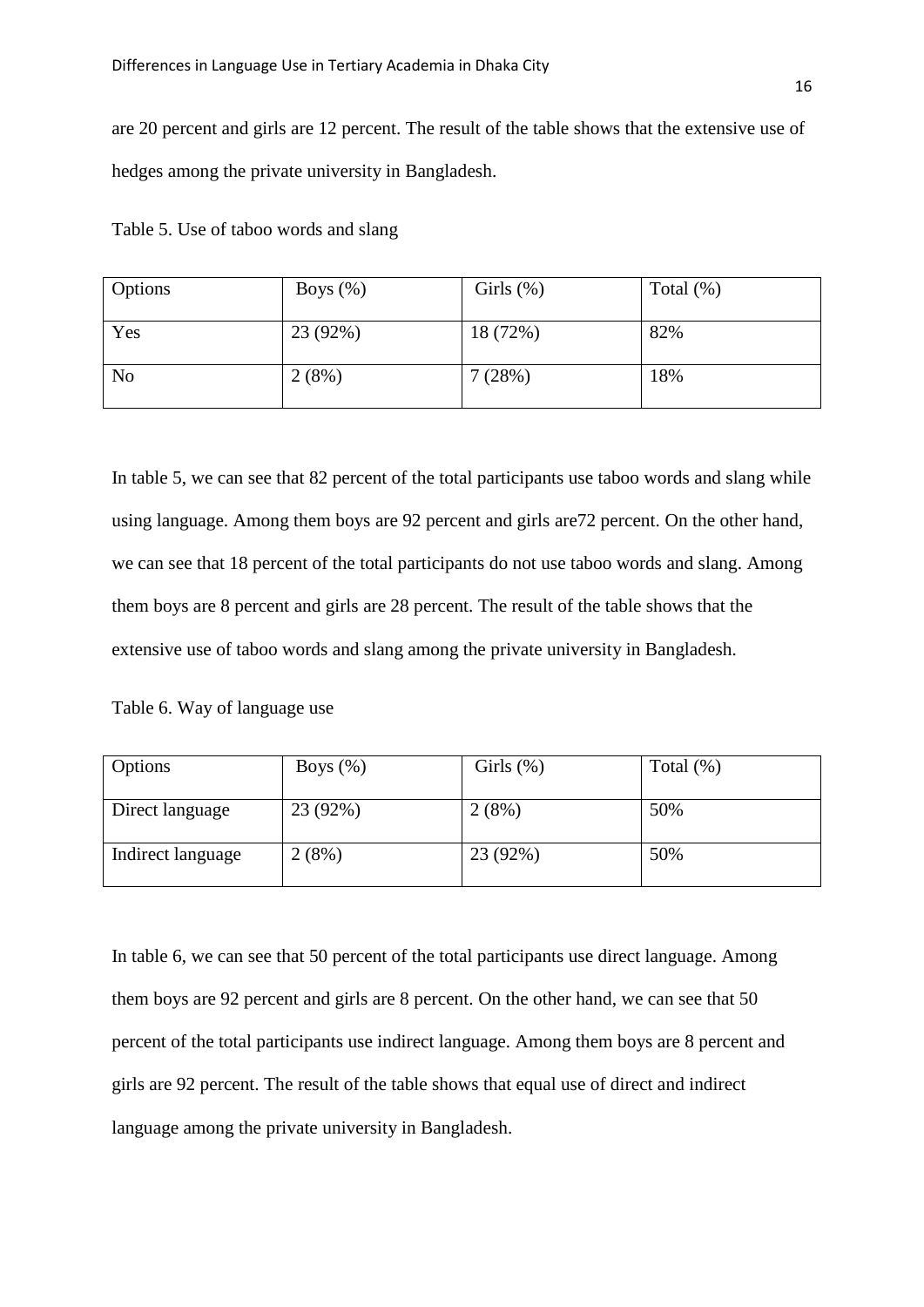| Options        | Boys $(\% )$ | Girls $(\%)$ | Total $(\%)$ |
|----------------|--------------|--------------|--------------|
| Yes            | 18 (72%)     | $25(100\%)$  | 86%          |
| N <sub>0</sub> | 7(28%)       | $0(0\%)$     | 14%          |

Table 7. Use of supportive language

In table 7, we can see that 86 percent of the total participants use supportive language. Among them boys are 72 percent and girls are 100 percent. On the other hand, 14 percent of the total participants do not use supportive language. Among them boys are 28 percent and girls are 0 percent. The result of the table shows that the extensive use of supportive language among the private university in Bangladesh.

Table 8. Use of "so", "such", "pretty" & "quite"

| Options        | Boys $(\%)$ | Girls $(\%)$ | Total $(\%)$ |
|----------------|-------------|--------------|--------------|
| Yes            | 22 (88%)    | $20(80\%)$   | 84%          |
| N <sub>o</sub> | 3(12%)      | 5(20%)       | 16%          |

In table 8, we can see that 84 percent of the total participants use "so", "such", "pretty" and "quite". Among them boys are 88 percent and girls are 80 percent. On the other hand, 16 percent of the total participants do not use "so", "such", "pretty" and "quite". Among them boys are 12 percent and girls are 20 percent. The result of the table shows that the extensive use of those words among the private university in Bangladesh.

Table 9. Use of minimal responses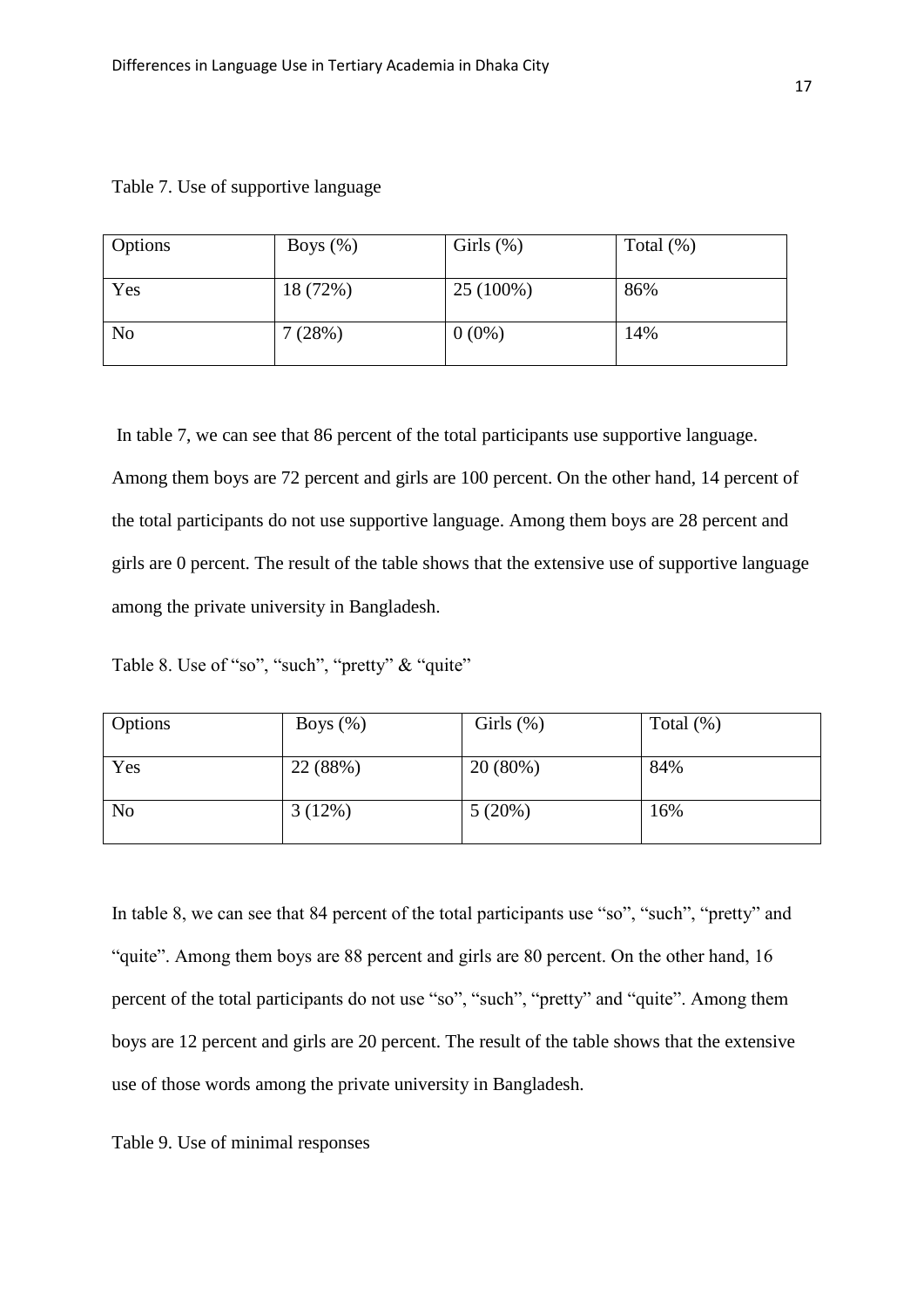| Options        | Boys $(\%)$ | Girls $(\%)$ | Total $(\%)$ |
|----------------|-------------|--------------|--------------|
| Yes            | 20(80%)     | 23 (92%)     | 86%          |
| N <sub>o</sub> | 5(20%)      | 2(8%)        | 14%          |

In table 9, we can see that 86 percent of the total participants use minimal responses. Among them 80 percent are boys and 92 percent are girls. On the other hand, 14 percent of the total participants do not use minimal responses. Among them boys are 20 percent and girls are 8 percent. The result of the table shows that the extensive use of minimal responses among the private university in Bangladesh.

Table 10. Using language like "I think", "You know", "I really"

| Options        | Boys $(\%)$ | Girls $(\%)$ | Total $(\%)$ |
|----------------|-------------|--------------|--------------|
| Yes            | 20 (80%)    | 22 (88%)     | 84%          |
| N <sub>o</sub> | 5(20%)      | 3(12%)       | 16%          |

In table 10, we can see that 84 percent of the total participants use language like "I think", "You know", "I really". Among them 80 percent are boys and 88 percent are girls. On the other hand, 16 percent of the total participants do not use those languages. Among them 20 percent are boys and 12 percent are girls. The result of the table shows that the extensive use of those languages among the private university in Bangladesh.

Table 11. Occurrence of interruption by boys and girls

| Options | Boys $(\%)$ | Girls $(\%)$ | Total $(\%)$ |
|---------|-------------|--------------|--------------|
| Yes     | 24 (96%)    | 20(80%)      | 88%          |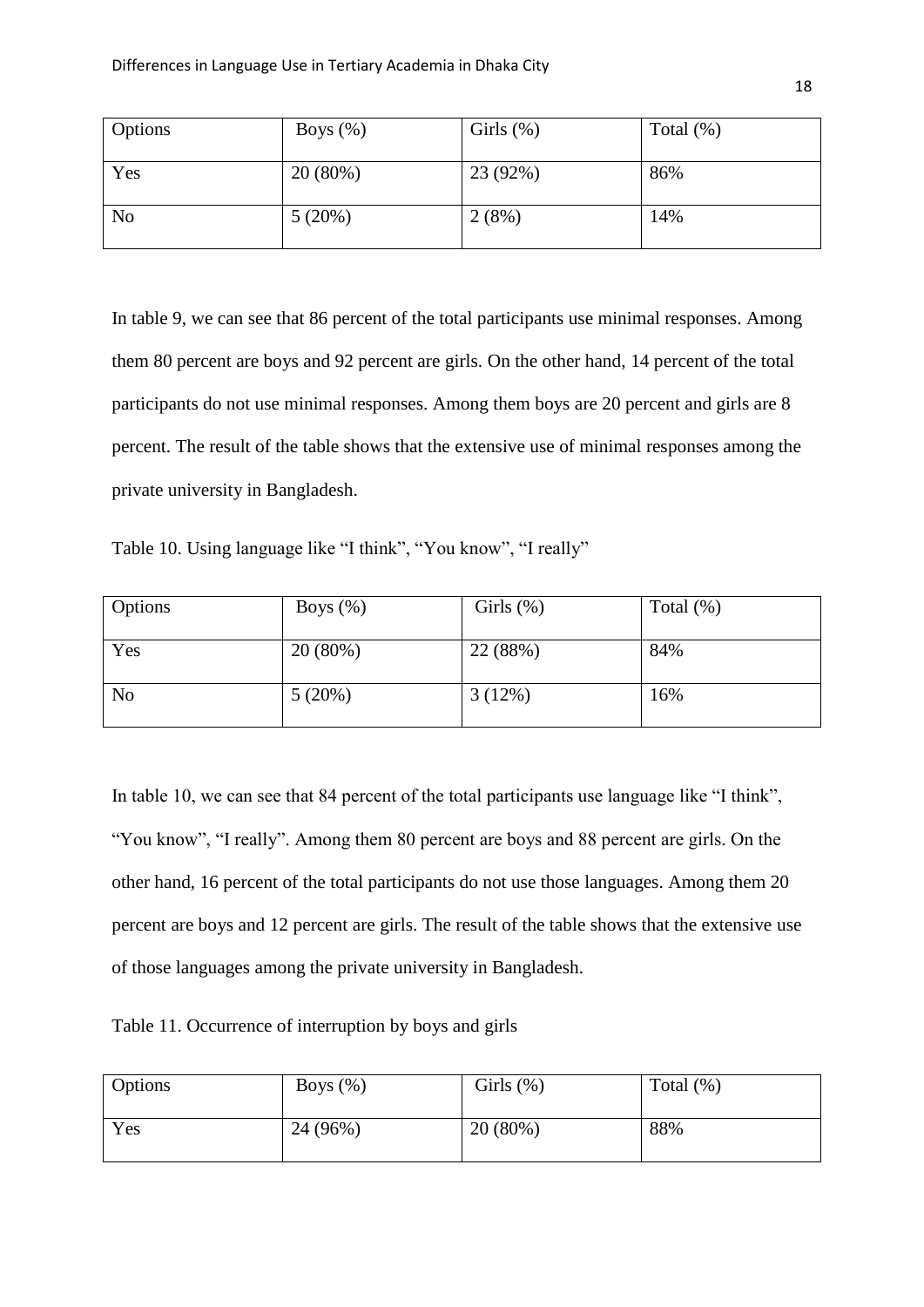| N <sub>o</sub> | $(4\%)$<br>- | $(20\%$<br>$\overline{\phantom{0}}$<br>ັ | 12% |
|----------------|--------------|------------------------------------------|-----|
|                |              |                                          |     |

In table 11, we can see that 88 percent of the total participants interrupt while using a language. Among them 96 percent of them are boys and 80 percent of them are girls. On the other hand, 12 percent of them do not interrupt while using a language. Among them 4 percent are boys and 20 percent are girls. The result of the table shows that the extensive use of interruption among the private university in Bangladesh.

|  |  | Table 12. Using adjectives like "Adorable", "Charming", "Sweet", "Lovely" |  |
|--|--|---------------------------------------------------------------------------|--|
|  |  |                                                                           |  |

| Options        | Boys $(\%)$ | Girls $(\%)$ | Total $(\%)$ |
|----------------|-------------|--------------|--------------|
| Yes            | 20(80%)     | 23 (92%)     | 86%          |
| N <sub>o</sub> | 5(20%)      | 2(8%)        | 14%          |

In table 12, we can see that 86 percent of the total participants use words like "adorable", "charming", "sweet", and "lovely". Among them 80 percent of them are boys and 92 percent of them are girls. On the other hand, 14 percent of the total participants do not use those adjectives. Among them boys are 20 percent and girls are 8 percent. The result of the table shows that the extensive use of adjectives among the private university in Bangladesh.

#### **Chapter 5**

#### **Discussion**

The focus of the researcher was to find out the gender difference in language use among the participants in private university of Bangladesh. From the very beginning of the research including the responses of the participants, it has been found that while using a language in a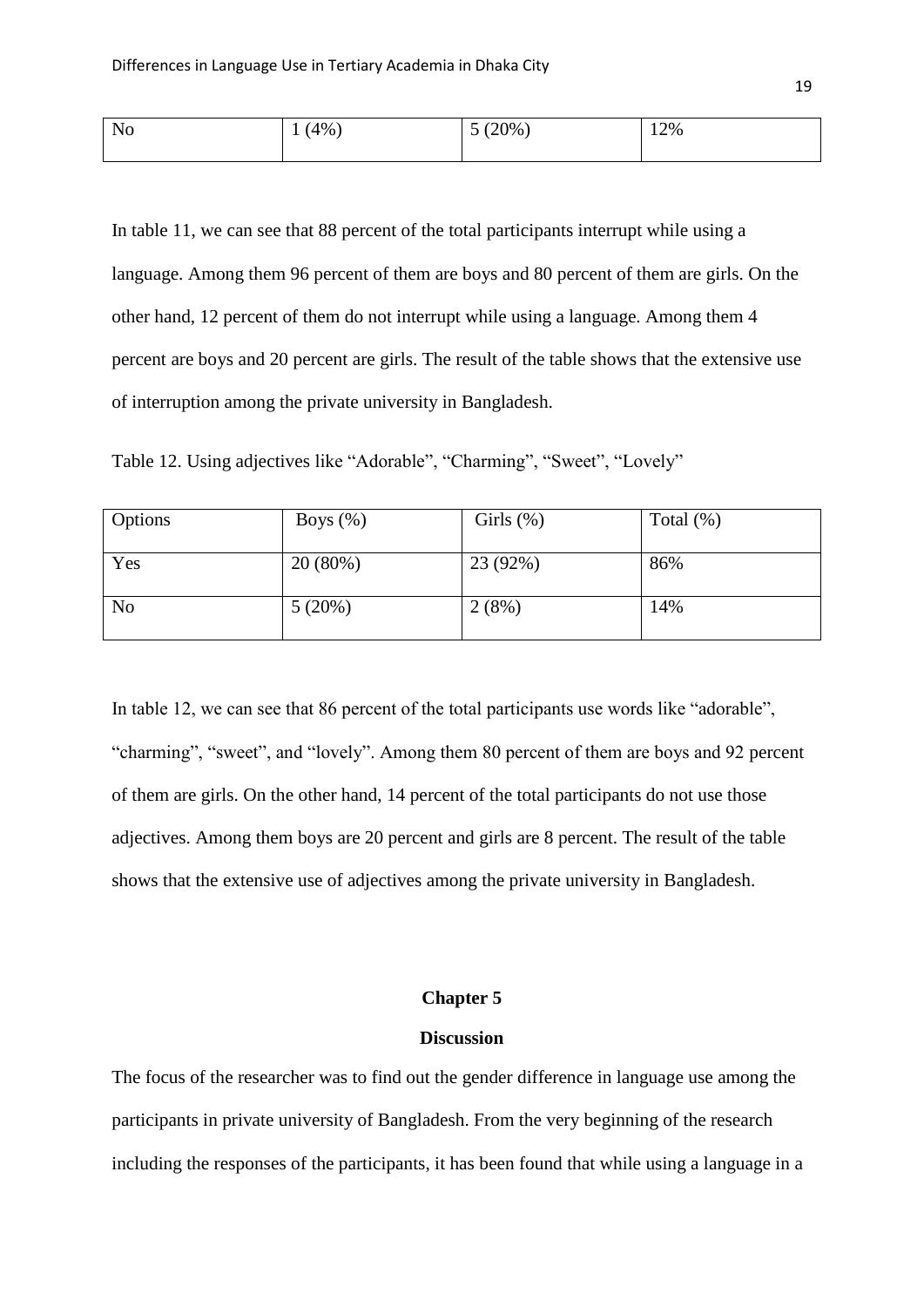conversation, 32% of the total participants use formal language. On the other hand, 68% of the total participants use informal language. Here, in case of using formal language majority are girls and in case of using informal language majority are boys. So, from this point of view it can be said that there are gender difference while using a language in a conversation and the use of informal language is increasing day by day among Bangladeshi youth.

Regarding the uses of tag questions, Holmes (1993) found out that certain types of tag questions are used more by men than by women, i.e. modal tags, and certain types are used by women, i.e. facilitative tags (Nemati & Bayer, 2007 ). Here, facilitative tags are addresseeoriented which expresses the speaker"s solidarity or positive attitude to the addressee. On the other hand, modal tags are speaker-oriented and signal speaker"s desire for confirmation. The research study shows that 86 % of the total participants use tag questions. Among them 80% are boys and 92% are girls. On the other hand, only 14% of the total participants do not use tag question. The result indicates that the use of tag questions creates gender differences among the participants.

Regarding the tone of talk in using a language the research shows that 82 % of the total participants talks loudly. Among them 88% are boys and 76% are girls. On the other hand, only 18 % of the total participants talks softly. Among them boys are 12% and girls are 24%. From this study, the result says that there is a huge difference among boys and girls regarding talking loudly. Here, the gender difference is clearly noticeable.

Lakoff (1975) believes that women use more hedges than men do (Nemati, A. & Bayer, J. M., p. 198). The evidence of the study shows that 84% of the total participants use hedges while using a language. Among them boys are 80% and girls are 88%. On the other hand, only 16% of the total participants do not use hedges. The result shows that girls use more hedges than boys do and the uses of hedges are increasing among Bangladeshi youth.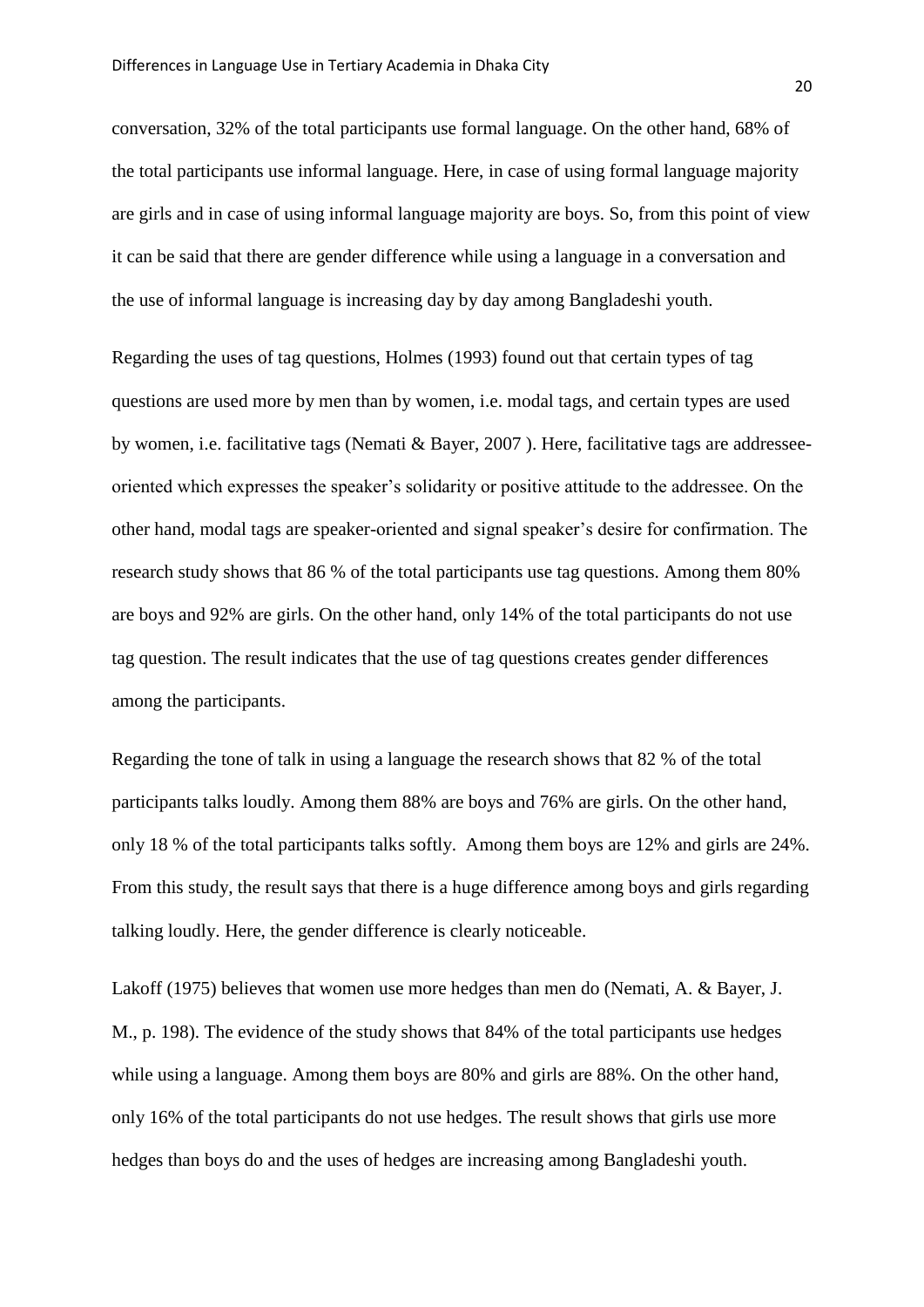Men used more vulgar terms (Broadbridge, 2003). The evidence of the study shows that 82% of the total participants use taboo words and slang. Among them boys are 92% and girls are 72%. On the other hand, only 18% of the total participants do not use taboo words and slang. The result shows that now a day the use of taboo words and slang is increasing and the percentage shows the gender difference of the use.

Regarding the way of using language directly or indirectly, it is stated that "the males studied were generally more assertive and directive then the woman" (Haas, 1979). The evidence of the study shows that 50% of the total participants use direct language while having a conversation. Among them boys are 92% and girls are only 8%. On the other hand, 50% of the total participants use indirect language while in a conversation. Among them girls are 92% and boys are only 8%. The result shows that there is a huge gender difference in using direct and indirect language which reflects the statement truly.

Regarding the use of supportive language, it is stated that "women are more supportive than men" (Haas,1979). The study shows that 86% of the total participants use supportive language. Among them boys are 72% and girls are 100%. On the other hand, only 14% of the total participants do not use supportive language where boys are 28% and girls are 0%. The result shows that there is a great gender difference among the participants and the statement reflects the results truly.

Regarding uses of some specific words like "so", "such", "pretty" and "quite"- the evidence of the study shows that 84% of the total participants use those words. Among them 88% are boys and 80% are girls. On the other hand, only 16% of the total participants do not use those words. The result of the study shows that the uses of those words create gender difference among Bangladeshi youth.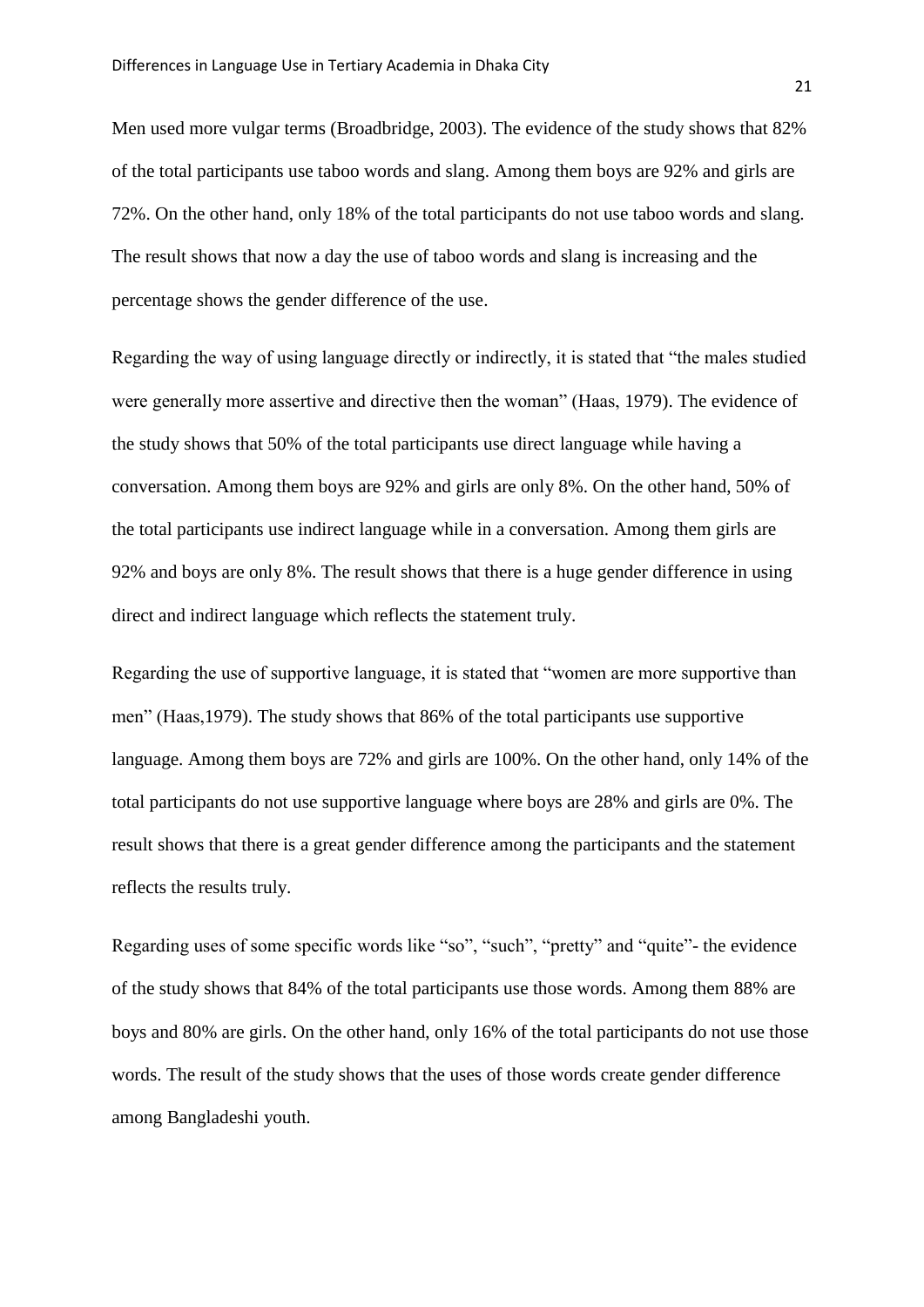The evidence of the study shows that 86% of the total participants use minimal responses like "mmh", "Yeah", "right". Among them 80% are boys and 92 % are girls. On the other hand, only 14% of the total participants do not use minimal responses while using a language. The result of the study shows that the use of minimal responses reflects gender difference in language use.

Again another evidence of the study shows that hedges like "I think", "You know", "I really" is used by 84 % of the total participants. Among them boys are 80% and girls are 88%. On the hand, only 16 % of the total participants do not use those terms while using a language. The result shows that the percentage of girls is more than the percentage of boys which reflect the gender difference greatly.

In terms of interruption the evidence of the study shows that 88% of the total participants interrupt while using a language in conversation. Among them boys are 96% and girls are 80%. On the other hand, only 12% of the total participants do not interrupt. The result of the study shows that boys interrupt more than girls and it indicates the gender difference among them.

In terms of using words like "adorable", "charming", "sweet" and "lovely"- the evidence of the study shows that 86% of the total participants use those words where boys are 80% and girls are 92%. On the other hand, only 14% of the total participants do not use those words. The result of the study shows that girls use those words more than boys which show the gender difference in a great extent.

#### **Chapter 6**

#### **Limitations**

This research was only done on the limited participants on some well-known private universities of Dhaka city. Opinions of a few people from other private universities of outside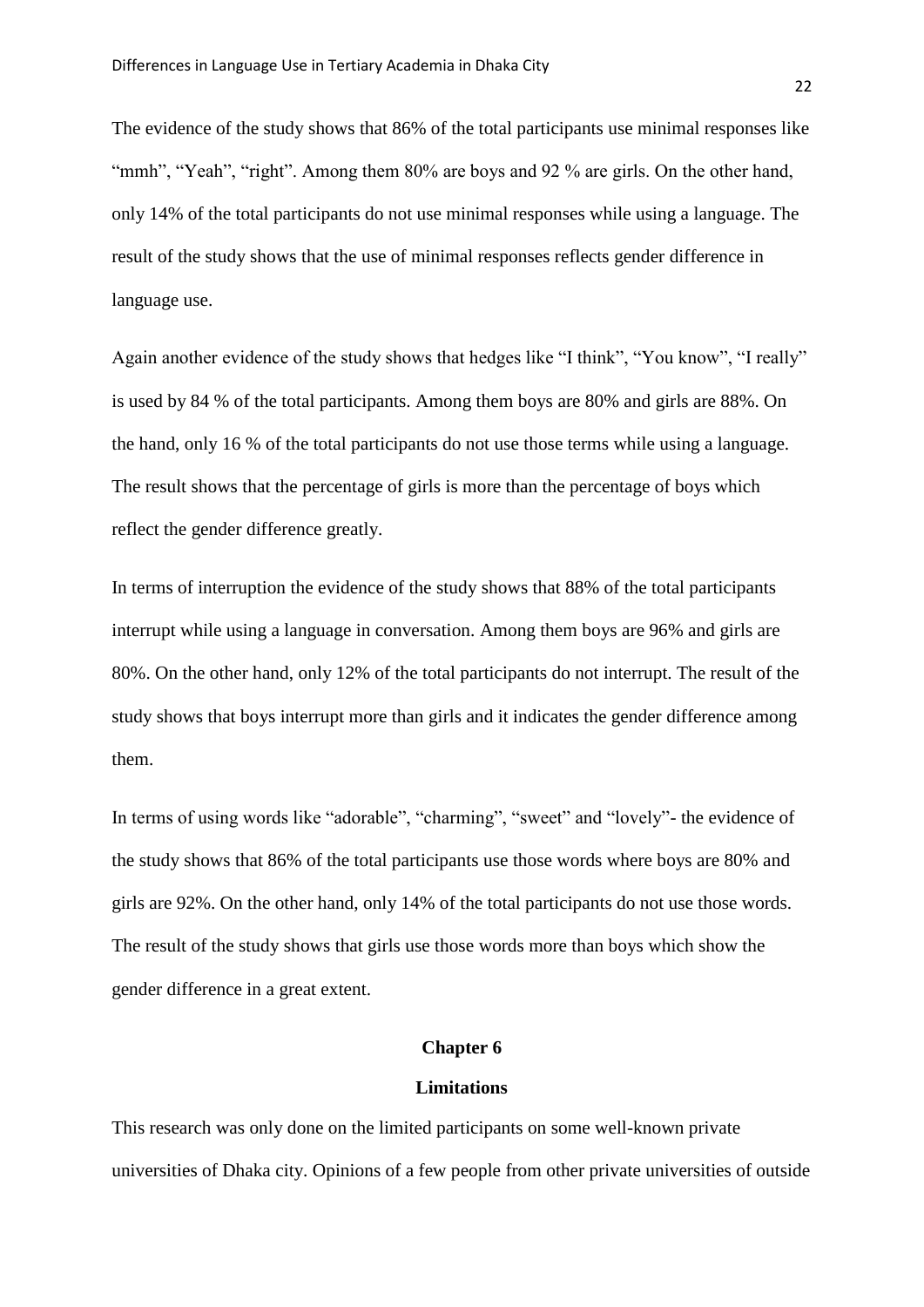and inside Dhaka could contribute the research as significant and more valuable. It would become harder for the researcher to cover other private universities of outside Dhaka city because of limited time. Moreover, the explanations that are given are also limited. The researcher expected to include more participants for her research. However, shortage of time has concluded the research with fifty people only.

#### **Chapter 7**

#### **Conclusion**

There can be no difference in any language itself. But language can be used by people to achieve a particular purpose which reflects the personal or social values. Restriction of the use of language because of the social environment creates gender difference mostly.

From the research study it is clear that male and female languages are quite different. This difference occurs mostly in vocabulary use, voice and tone, syntactic structure and style of using language. Moreover, there are some common differences and some common similarities in using language. The research study shows that in recent time the youth are practicing these differences in a large extent. While uttering a language their different ways of using language reflects the gender difference. The using of language differently also creates many variations in communication.

Finally it should be pointed out that the way is still endless for researchers to disclose more and more detailed difference between male and female language.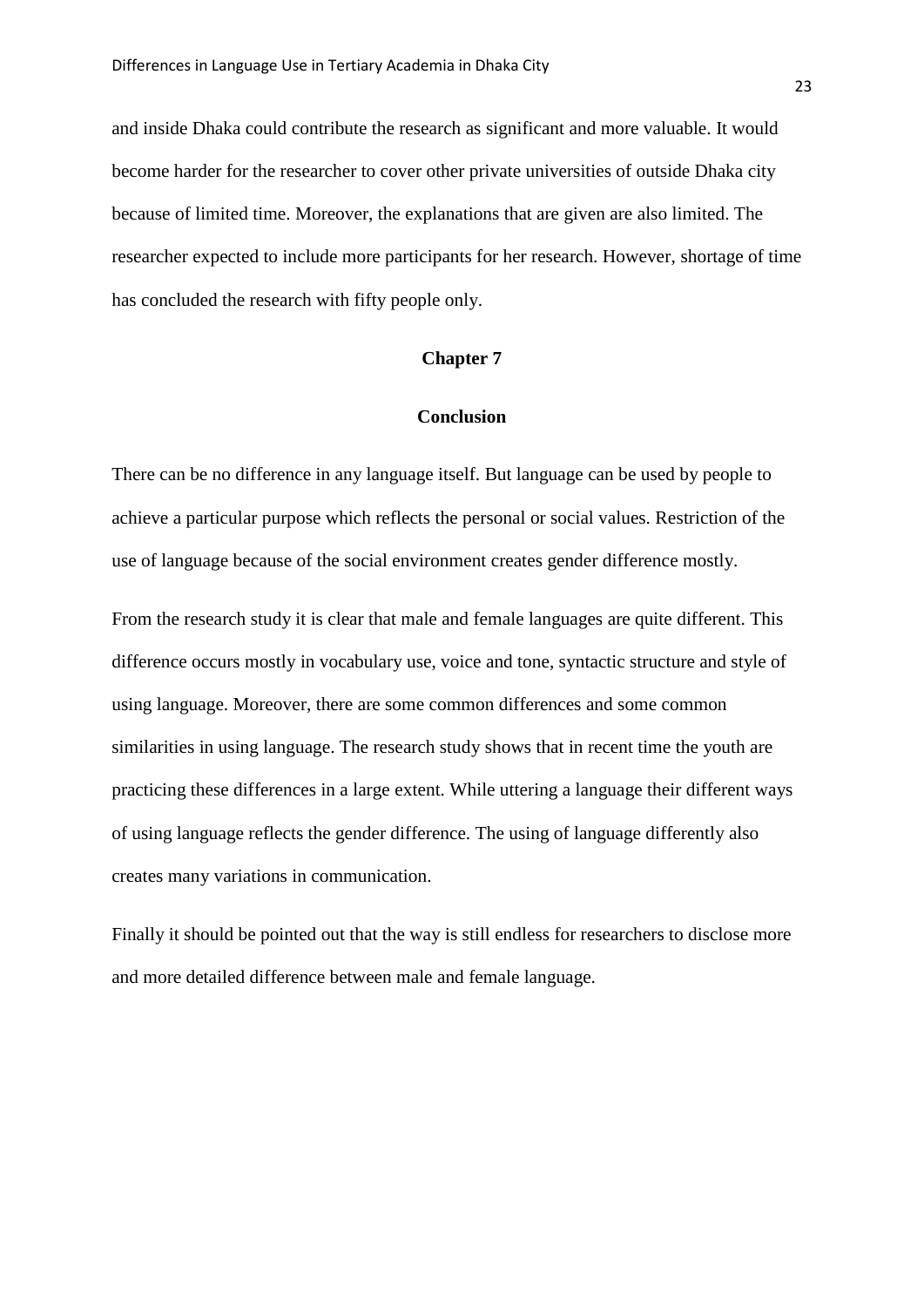#### **References**

- Babalola, J., & Oyinloye, G. (2012). Language and Gender Distinctions. *International Review of Social Science and Humanities,* 2(2), 236-242.
- Boe, S. (1987). Language as an Expression of Caring in Women. *Anthropological Linguistics,* 29(3), 271-285.

Cameron, D. (2003). Gender and Language Ideologies. Oxford: Blackwell.

Crawford, M. (1995). Talking Difference- on gender and language. SAGE.

Finch, G. (2003). Word of Mouth. Palgrave.

- Haas, A. (1979). Male and Female Spoken Language Differences: Stereotypes And Evidence. *Psychological Bulletin,* 86(3), 616-626.
- Holmes, J. (1986). Functions of You Know in Women"s and Men"s Speech. *Language in Society,* 15(1), 1-21.

Karlsson, S. (2007). Gender- related Differences in Language Use.

- Lakoff, R. (1975). Language and Woman's Place. *Language in Society, 2*(1), 45-80. New York: Harper and Row.
- Mei-rong, W., & Ching-yu hsieh, S. (2007). Gender Differences in the Language for Emotions. *Asian Journal of Management and Humanity Sciences,* 2(1-4), 89-97.
- Nemati, A. & Bayer, J. M. (2007). Gender Diffrences in the Use of Linguistic Forms in the Speech of Men and Women: A Comparative Study of Persian and English.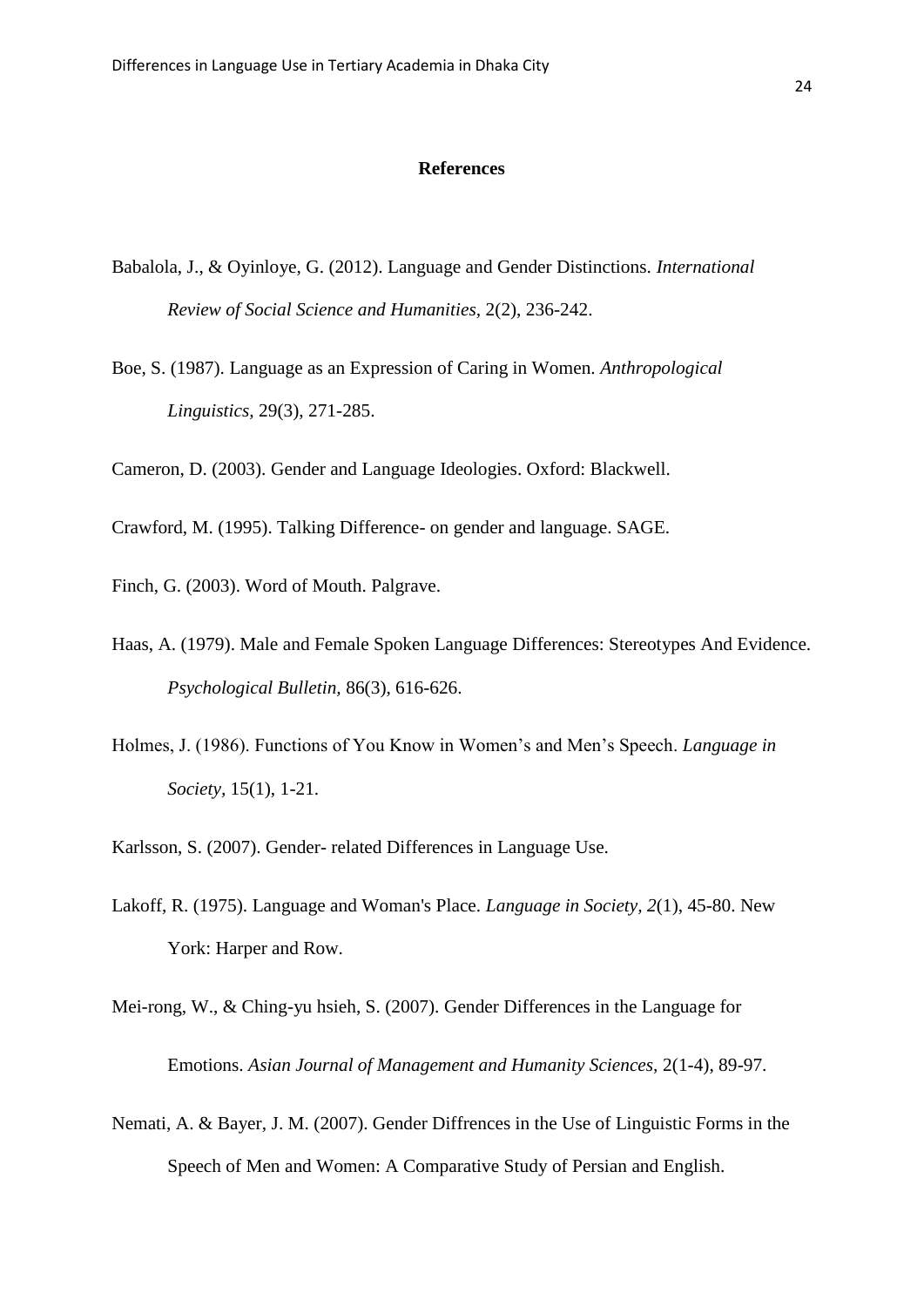- Newman, M., Groom, C., Handelman, L., & Pennebaker, J. (2008). Gender Differences In Language Use: An Analysis Of 14,000 Text Samples. *Discourse Processes,* 211-236.
- Ning, H., & Dai, X. (2010). On Gender Difference in English Language and Its Causes. *Asian Social Science,* 6(2), 126-130.
- Rahman, S. (2005). Orientations and Motivations in English Language Learning: A study of Bangladeshi Students at Undergraduate Level. *Asian EFL Journal,* 7(1), 1-26.
- Tannen, D. (1990). You just don"t understand: Women and men in conversation. New York: Ballantine.
- Talbot, M. (1998). Language and Gender- An Introduction. Polity Press.
- Wenjing, X. (2012). Study on gender differences in English. *International Conference on Education Technology and Management Engineering, 16-17*, 218-221.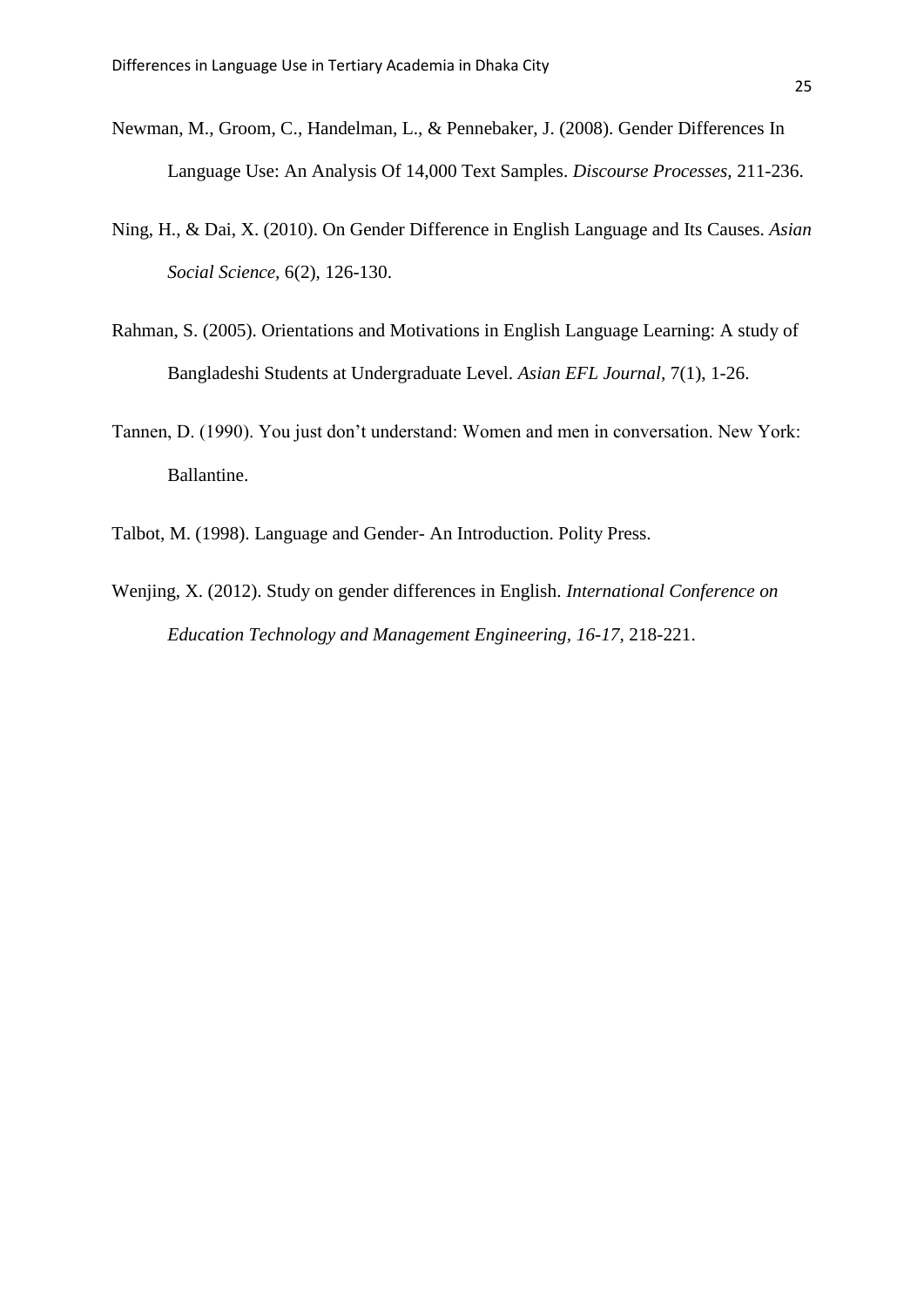### Appendix

#### Survey Questionnaire

Gender: Male/ Female

Age: Level of Study:

Institution"s Name:

Educational Background:

- 1. In a conversation, what type of language do you use?
	- a) Formal language
	- b) Informal Language
- 2. While in a conversation, do you use tag questions like "…isn"t it?", "…don"t you?",
	- "…right?"
	- a) Yes
	- b) No
- 3. In a conversation, how do you talk?
	- a) Talk loudly
	- b) Talk softly
- 4. Do you use hedges such as "Like", "Sort of", "Whatever", "For example", "I think"?
	- a) Yes
	- b) No
- 5. Do you use taboo words and slang like "Shit", "Damn", "Hell" in your daily conversation?
	- a) Yes
	- b) No
- 6. What type of language do you use?